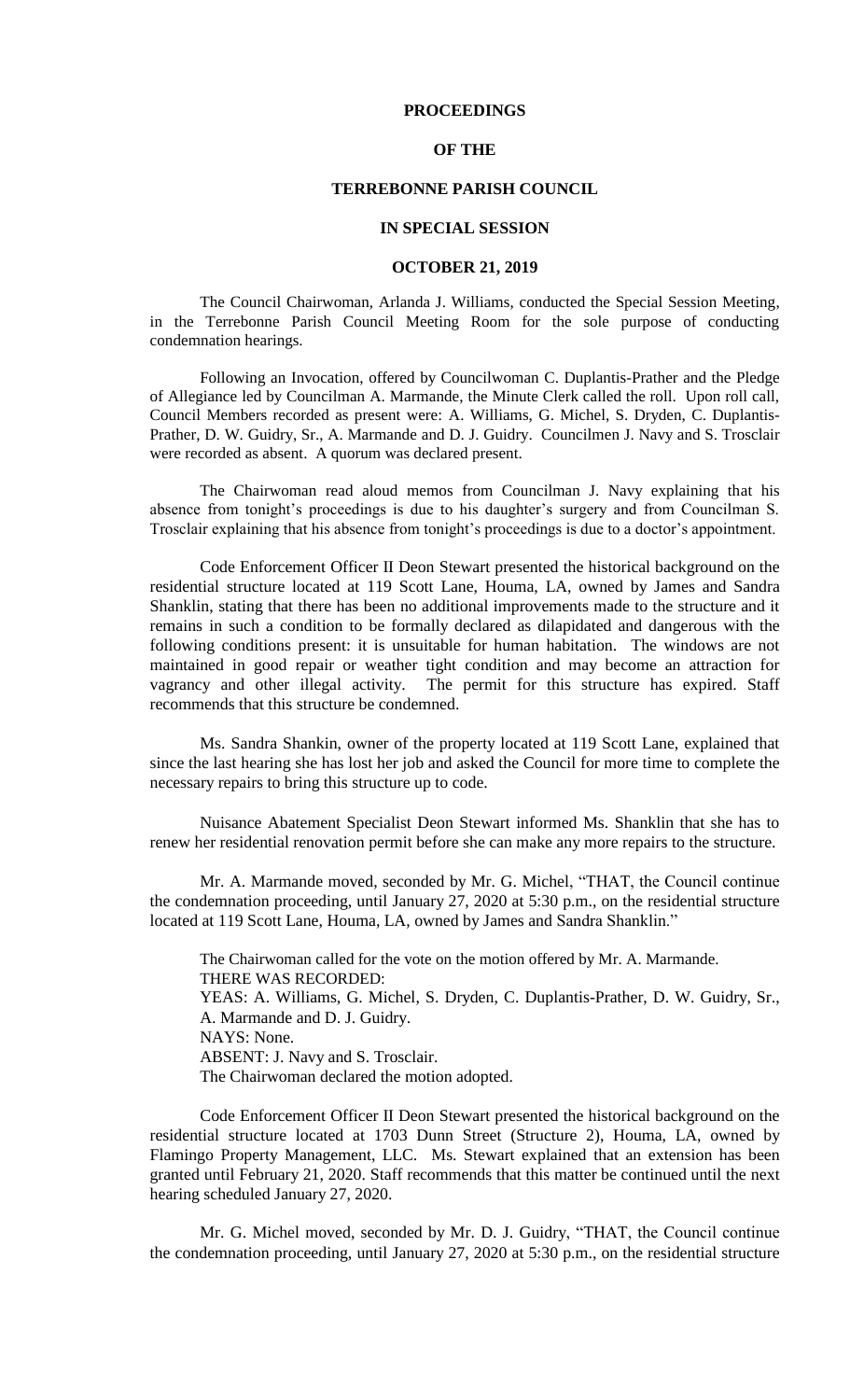located at 1703 Dunn Street, (Structure 2), Houma, LA, owned by Flamingo Property Management, LLC due to an extension being granted."

The Chairwoman called for the vote on the motion offered by Mr. G. Michel. THERE WAS RECORDED: YEAS: A. Williams, G. Michel, S. Dryden, C. Duplantis-Prather, D. W. Guidry, Sr., A. Marmande and D. J. Guidry. NAYS: None. ABSENT: J. Navy and S. Trosclair. The Chairwoman declared the motion adopted.

Code Enforcement Officer II Deon Stewart presented the historical background on the residential structure located at 1303 Miles Street, Houma, LA, owned by Michael Sobert. Ms. Stewart stated that an extension has been granted until February 21, 2010. Staff recommends that this matter be continued until the next hearing scheduled January 27, 2019.

Mr. G. Michel moved, seconded by Mr. D. W. Guidry, Sr., "THAT, the Council continue the condemnation proceeding, until January 27, 2020 at 5:30 p.m., on the residential structure located at 1303 Miles Street, Houma, LA, owned by Michael Sobert due an extension being granted."

The Chairwoman called for the vote on the motion offered by Mr. G. Michel. THERE WAS RECORDED: YEAS: A. Williams, G. Michel, S. Dryden, C. Duplantis-Prather, D. W. Guidry, Sr., A. Marmande and D. J. Guidry. NAYS: None. ABSENT: J. Navy and S. Trosclair. The Chairwoman declared the motion adopted.

Code Enforcement Officer II Deon Stewart presented the historical background on the residential structure located at 520 Columbus Street, Houma, LA, owned by Fern Taylor Hite, stating that no additional improvements have been made to the structure and it remains in such a condition to be formally declared as dilapidated and dangerous with the following conditions present: The interior of the structure has not been maintained in a clean and sanitary condition. It is unsuitable for human habitation and has the possible attraction for vagrancy and other illegal activity. The exterior of the property has not been maintained in a clean and sanitary condition. The exterior walls contain holes and missing and/or rotting materials. The permit for this structure has expired. Staff recommends that the structure be condemned.

Ms. De'Inez Hite, heir to the property located at 520 Columbus Street, explained that they have done a large amount of work in the inside of the structure that has passed inspection and they are getting ready to work on the outside. She asked the Council for more time to complete the repairs to this structure.

Code Enforcement Officer II Deon Stewart explained that they need to obtain a new residential renovation permit to finish making repairs to the structure.

Councilwoman A. Williams suggested that Ms. Hite start to work on the outside of the structure to bring it into compliance.

Mr. G. Michel moved, seconded by Mr. D. J. Guidry, "THAT, the Council continue the condemnation proceeding, until January 27, 2020, at 5:30 p.m., on the residential structure located at 520 Columbus Street, Houma, LA, owned by Fern Taylor Hite."

The Chairwoman called for the vote on the motion offered by Mr. G. Michel. THERE WAS RECORDED: YEAS: A. Williams, G. Michel, S. Dryden, C. Duplantis-Prather, D. W. Guidry, Sr., A. Marmande and D. J. Guidry. NAYS: None. ABSENT: J. Navy and S. Trosclair.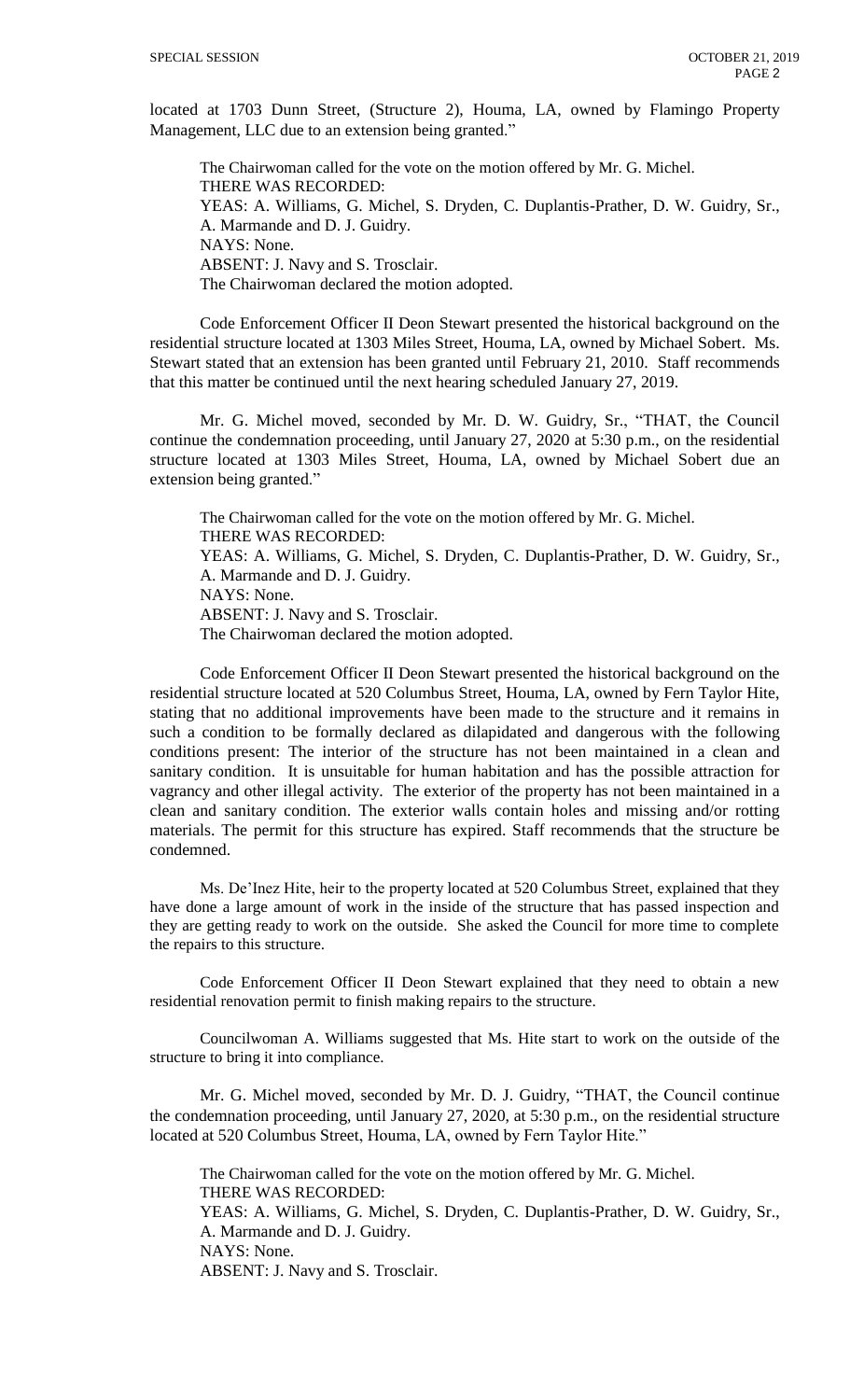The Chairwoman declared the motion adopted.

Code Enforcement Officer II Deon Stewart presented the historical background on the residential structure located at 515 Antoine Street, Houma, stating that this structure continues to be in violation with the following conditions present: The windows and doors have not been maintained in a weather tight condition. The structure is possibly a place of harborage for stray animals, rodents, insects and vermin infestations. The interior has not been maintained in a clean and sanitary condition. The Residential Renovation Permit expires January 2020. Staff recommends that this matter be continued until the hearing scheduled January 27, 2020.

Mr. Roberto, owner of the property located at 515 Antoine Street, explained that he is continuing to make repairs to the structure to bring it into compliance.

Mr. G. Michel, seconded by Mr. D. J. Guidry, "THAT, the Council continue with the condemnation proceeding, until January 27, 2020 at 5:30 p.m., on the residential structure located at 515 Antoine Street, Houma, LA owned by Roberto J. Robledo and Bessie Robledo."

The Chairwoman called for the vote on the motion offered by Mr. G. Michel. THERE WAS RECORDED: YEAS: A. Williams, G. Michel, S. Dryden, C. Duplantis-Prather, D. W. Guidry, Sr., A. Marmande and D. J. Guidry. NAYS: None. ABSENT: J. Navy and S. Trosclair. The Chairwoman declared the motion adopted.

Code Enforcement Officer II Deon Stewart presented the historical background on the residential mobile home structure located at 2614 Daniel Turner Trailer Court, Houma, LA, owned by Daniel Turner Trailer Court, LLC, stating that there have been no improvements made to the structure and that it remains in such a condition to be formally declared as dilapidated and dangerous with the following conditions present: The windows and doors have not been maintained in a weather tight condition. The structure may possibly be a place of harborage for stray animals, rodents, insects, and vermin infestations. The interior has not been maintained in a clean and sanitary condition. It is unsuitable for human habitation. The exterior of the property has not been maintained in a clean and sanitary condition with the exterior walls containing holes, missing and/or rotting material. This structure may become an attraction for vagrancy and other illegal activity. Staff recommends that this structure be condemned.

Mr. D. J. Guidry moved, seconded by Mr. G. Michel, "THAT, the Council find the residential mobile home structure located at 2614 Daniel Turner Trailer Court, Houma, LA, owned by Daniel Turner Trailer Court, LLC, per legal description,

ONE CERTAIN LOT AND PORTION OF PROPERTY, SHOWN ON THE ATTACHED PLAT OULINED IN YELLOW, SHOWN AS 4.15 ACRES OF NORMAN PAYNE, ON THE PLAT ENTITLED 'PROPERTY OF NORMAN PAYNE BOUNDED BY CATHERINE S/D, LA. POWER & LIGHT CO. CITY OF HOUMA & EAST STREET IN SECTION 105, T17S-R17E, TERREBONNE PARISH LA.', PREPARED BY T. BAKER SMITH AND SON, ENGINEERS, DATED DEC. 30, 1698, BEING A PORTION OF THE FOLLOWING:

Lot Nos. One hundred sixty-one (161), One hundred sixty-two (162), One hundred sixty-three (163), One hundred sixty-four (164), One hundred sixty-five (165), One hundred sixty-six (1266), One hundred sixty-seven (167), One hundred sixty-eight (168), and One hundred sixty-nine (169), cared out of the Honduras Plantation formerly and shown on a map of said plantation made by J.C. Walter, C.E., under date of January, 1923, which map is on file and of record in the Clerk's Office of the Parish of Terrebonne, Louisiana; Lot 161 containing 2.98 Acres, Lot 162 containing 2.15 acres, Lot 162 containing 2.15 acres, Lot 163 containing 2.17 acres, Lot 164 containing 2.17 acres, Lot 165 containing 2.26 acres, Lot 166 containing 2.43 acres, Lot 167 containing 2.38 acres, Lot 168 containing 2.31 acres, and Lot 169 containing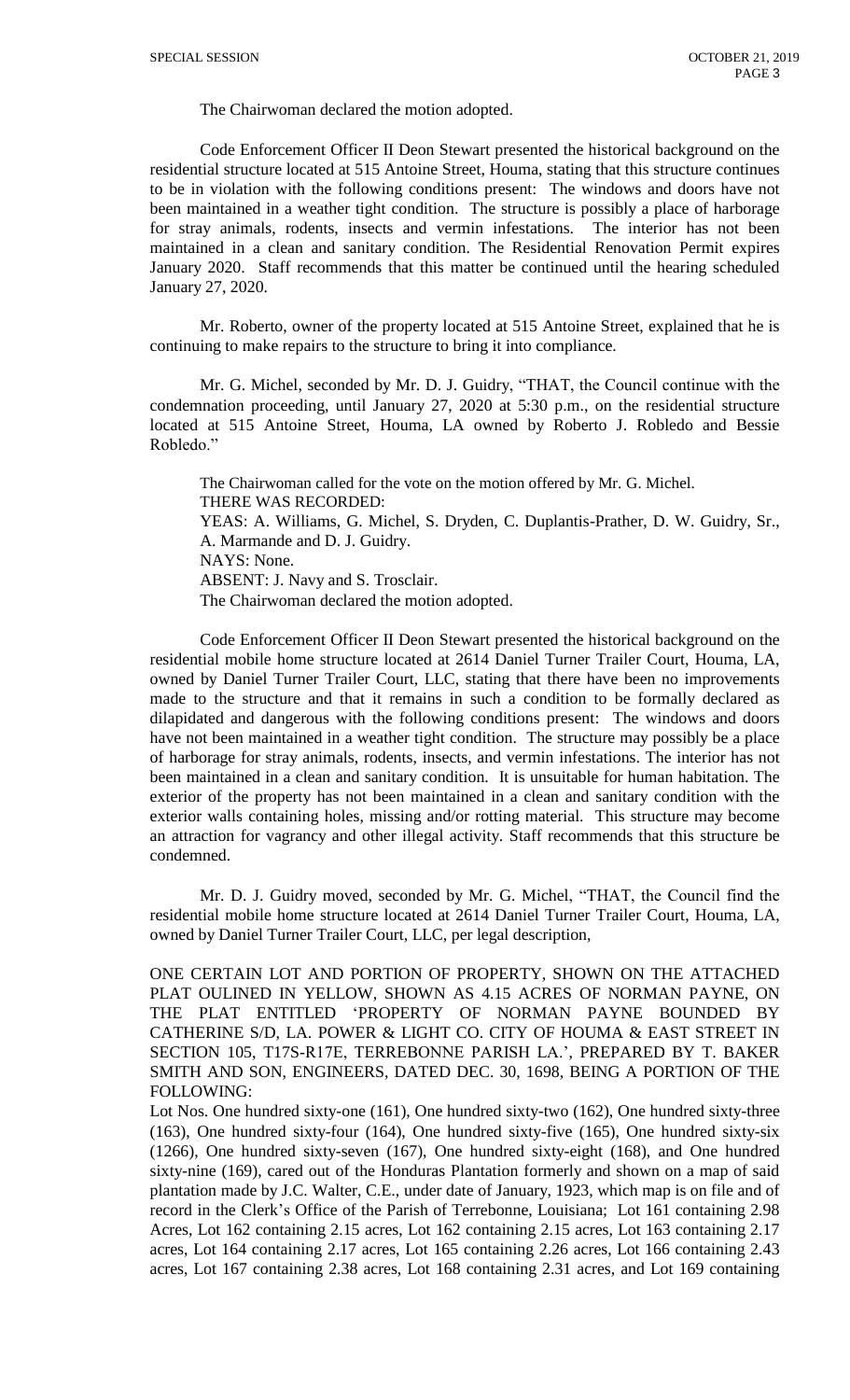2.30 acres; together with all the buildings and improvements thereon and all the rights, ways, privileges and servitudes thereunto belonging or in anywise appertaining.

(COB 140, folio 429. Entry No. 56,552: Cob 137, folio 406, Entry No. 54188; COB 138, folio 380, Entry No. 54863; COB 141, folio 60, Entry No. 56817; COB 142, folio 97, Entry No. 64554; COB 177, folio 65, Entry No. 96104.) It is intention of vendors herein to convey all rights, titles and interest in and to all property located along Payne Street which was inherited in Succession of Norman S. Payne.

This property is subject to any rights granted by any of the following deeds and/or instruments:

- 1. Dedication of Payne Street for public use as per plat of Richard Subdivision recorded at COB 151, folio 670, Entry No. 64555.
- 2. Dedication of Norman Street for public use as per plat of Catherine Subdivision recorded at COB 151, folio 671, Entry No. 64556.
- 3. Right-of-way in favor of La. Power & Light Co. dated June 16, 2+66 and recorded at COB 220, folio 492, Entry No. 143327.
- 4. Right-of-way in favor of Waterworks District No. 1, dated October 26, 1956 and recorded at COB 239, folio 49, Entry No. 162759.
- 5. Right-of-way in favor of the City of Houma dated August 7, 1961 recorded at COB 3212, folio 553, Entry No. 21978.
- 6. Right-of-way in favor of Sewerage District No. 14 dated September 5, 1962 and recorded at COB 342, folio 475, Entry No. 235498.
- 7. Right-of-way to La. Power & Light Co. dated December 4, 1962 and recorded at COB 346, folio 474, Entry No. 239218.
- 8. Right-of-way to La. Power & Light Co. dated June 10, 1964 and recorded at COB 375, folio 474, Entry No. 263131.
- 9. Right-of-way to Waterworks District No. 1 dated April 15, 1965 and recorded at COB 399, folio 286, Entry No. 281541.
- 10. Right-of-way to South Central Bell dated Jan. 3m, 1975 and recorded at COB 528, folio 730, under Entry No. 413938, 413940, & 413943.
- 11. Prior reservation of minerals recorded in COB 137, folio 406.
- 12. Such interest as may exist in and to constant and uninterrupted flow of Bayou Sale and as may exist in state and other governmental agencies.

LESS AND EXCEPTING there from any and all lots located in Catherine Subdivision (LOTS 1 thru 14, both inclusive of Clock 1 and Lots 1 thru 14, both inclusive of Block 2) and Richard Subdivision (LOTS 1 thru 13 both inclusive, Block 1) LESS EXCEPTING that tract sold to La. Power & Light per deed recorded at COB 364, folio 167, and Less and Except ownership interest in City of Houma in and to property as reflected on map filed November 14, 1963 showing property of La. Power & Light Co.

LESS AND EXCEPTING there from TRACTS A,B,C, AND D AS SHOWN ON THE ATTACHED PLAT PREPARED BY KENETH L. REMBERT AND DATED NOVEMBER 17, 2004.

is in a dilapidated and dangerous condition that endangers the health, safety and welfare of the public. Accordingly, the structure is hereby condemned and the owner is hereby ordered to demolish, and/or remove the structure by November 30, 2019. In default of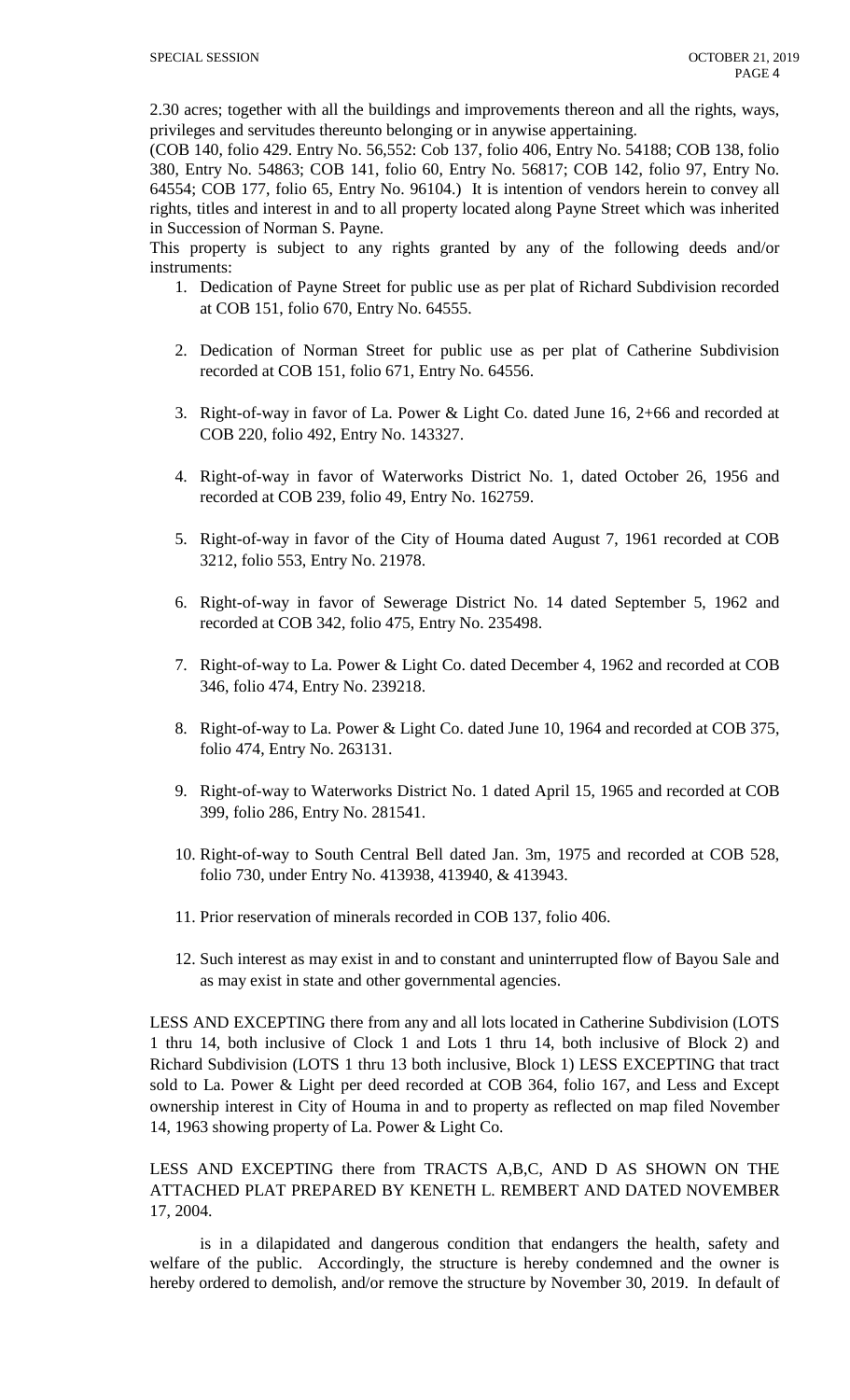which the Terrebonne Parish Consolidated Government may proceed to do so, and in accordance therewith, the Parish Administration be authorized to proceed with the bidding process for the demolition and/or removal."

The Chairwoman called for the vote on the motion offered by Mr. D. J. Guidry. THERE WAS RECORDED: YEAS: A. Williams, G. Michel, S. Dryden, C. Duplantis-Prather, D. W. Guidry, Sr., A. Marmande and D. J. Guidry. NAYS: None. ABSENT: J. Navy. The Chairwoman declared the motion adopted.

Code Enforcement Officer II Deon Stewart presented the historical background on the residential mobile home structure located at 2650 Daniel Turner Trailer Court, Houma, LA, owned by Daniel Turner Trailer Court, LLC, stating that there have been no improvements made to the structure and it continues to remain in such a condition to be formally declared as dilapidated and dangerous with the following conditions present: The windows and doors have not been maintained in a weather tight condition. The structure could possibly be a place of harborage for stray animals, rodents, insects, and vermin infestation. The interior has not been maintained in a clean and sanitary condition. It is unsuitable for human habitation. Mrs. Stewart continued that the exterior of the property has not been maintained in a clean and sanitary condition; and noted that the exterior walls contain missing and/or rotting materials. The structure may become an attraction for vagrancy and other illegal activity. Staff recommends that this structure be condemned.

Mr. D. J. Guidry moved, seconded by Mr. G. Michel, "THAT, the Council find the residential mobile home structure located at 2650 Daniel Turner Trailer Court, Houma, LA, owned by Daniel Turner Court, LLC, per legal description,

ONE CERTAIN LOT AND PORTION OF PROPERTY, SHOWN ON THE ATTACHED PLAT OULINED IN YELLOW, SHOWN AS 4.15 ACRES OF NORMAN PAYNE, ON THE PLAT ENTITLED "PROPERTY OF NORMAN PAYNE BOUNDED BY CATHERINE S/D, LA. POWER & LIGHT CO. CITY OF HOUMA & EAST STREET IN SECTION 105, T17S-R17E, TERREBONNE PARISH LA.", PREPARED BY T. BAKER SMITH AND SON, ENGINEERS, DATED DEC. 30, 1698, BEING A PORTION OF THE FOLLOWING:

Lots Nos. One hundred sixty-one (161), One hundred sixty-two (162), One hundred sixtythree (163), One hundred sixty-four (164), One hundred sixty-five (165), One hundred sixtysix (1266), One hundred sixty-seven (167), One hundred sixty-eight (168), and One hundred sixty-nine (169), cared out of the Honduras Plantation formerly and shown on a map of said plantation made by J.C. Walter, C.E., under date of January, 1923, which map is on file and of record in the clerks office of the Parish of Terrebonne, Louisiana; Lot 161 containing 2.98 Acres, Lot 162 containing 2.15 acres, Lot 162 containing 2.15 acres, Lot 163 containing 2.17 acres, Lot 164 containing 2.17 acres, Lot 165 containing 2.26 acres, Lot 166 containing 2.43 acres, Lot 167 containing 2.38 acres, Lot 168 containing 2.31 acres, and Lot 169 containing 2.30 acres; together with all the buildings and improvements thereon and all the rights, ways, privileges and servitudes thereunto belonging or in anywise appertaining.

(COB 140, folio 429. Entry No. 56,552: Cob 137, folio 406, Entry No. 54188; COB 138, folio 380, Entry No. 54863; COB 141, folio 60, Entry No. 56817; COB 142, folio 97, Entry No. 64554; COB 177, folio 65, Entry No. 96104.) It is intention of vendors herein to convey all rights, titles and interest in and to all property located along Payne Street which was inherited in Succession of Norman S. Payne.

This property is subject to any rights granted by any of the following deeds and/or instruments:

- 1. Dedication of Payne Street for public use as per plat of Richard Subdivision recorded at COB 151, folio 670, Entry No. 64555.
- 2. Dedication of Norman Street for public use as per plat of Catherine Subdivision recorded at COB 151, folio 671, Entry No. 64556.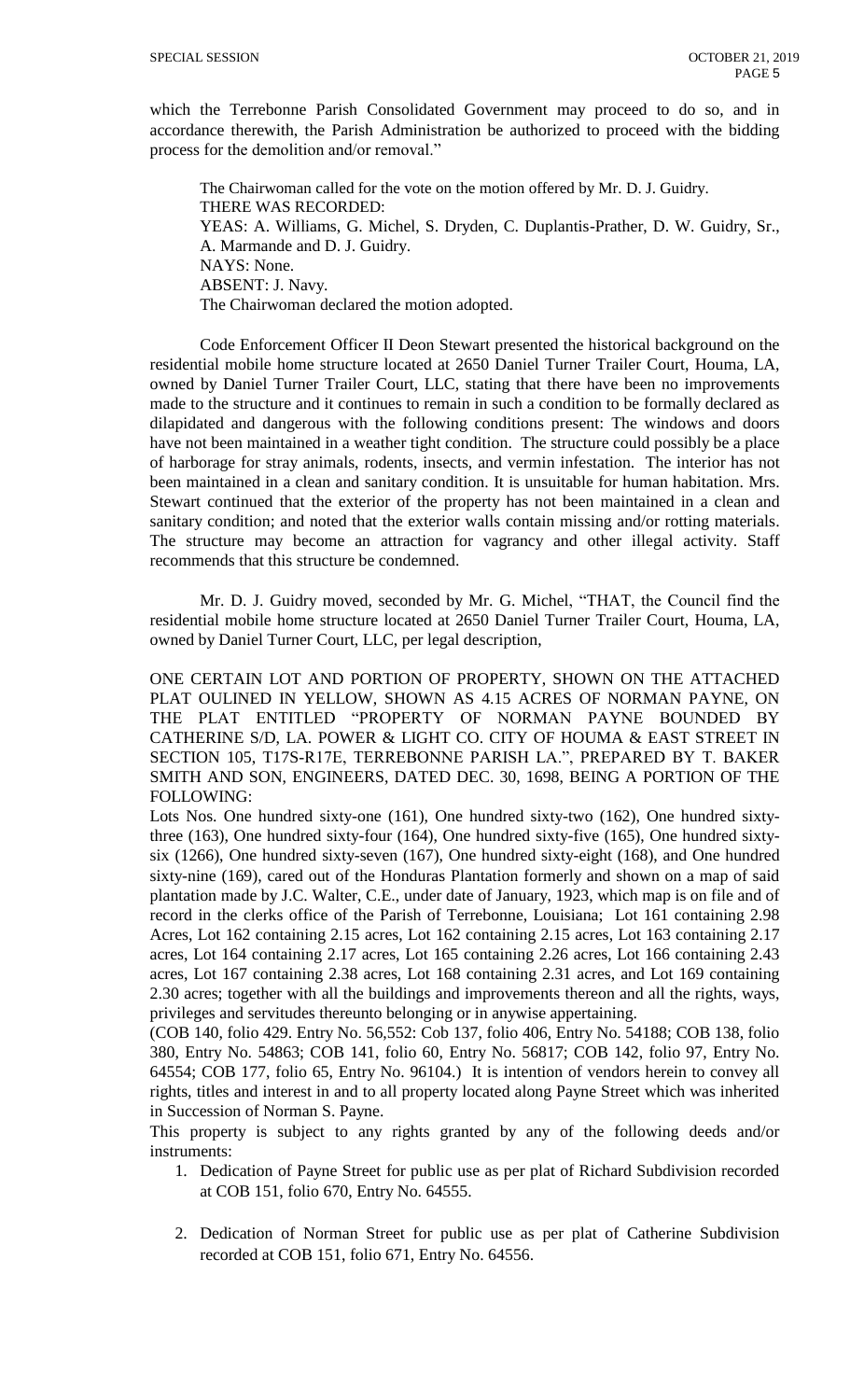- 3. Right-of-way in favor of La. Power & Light Co. dated June 16, 2+66 and recorded at COB 220, folio 492, Entry No. 143327.
- 4. Right-of-way in favor of Waterworks District No. 1, dated October 26, 1956 and recorded at COB 239, folio 49, Entry No. 162759.
- 5. Right-of-way in favor of the City of Houma dated August 7, 1961 recorded at COB 3212, folio 553, Entry No. 21978.
- 6. Right-of-way in favor of Sewerage District No. 14 dated September 5, 1962 and recorded at COB 342, folio 475, Entry No. 235498.
- 7. Right-of-way to La. Power & Light Co. dated December 4, 1962 and recorded at COB 346, folio 474, Entry No. 239218.
- 8. Right-of-way to La. Power & Light Co. dated June 10, 1964 and recorded at COB 375, folio 474, Entry No. 263131.
- 9. Right-of-way to Waterworks District No. 1 dated April 15, 1965 and recorded at COB 399, folio 286, Entry No. 281541.
- 10. Right-of-way to South Central Bell dated Jan. 3m, 1975 and recorded at COB 528, folio 730, under Entry No. 413938, 413940, & 413943.
- 11. Prior reservation of minerals recorded in COB 137, folio 406.
- 12. Such interest as may exist in and to constant and uninterrupted flow of Bayou Sale and as may exist in state and other governmental agencies.

LESS AND EXCEPTING there from any and all lots located in Catherine Subdivision (LOTS 1 thru 14, both inclusive of Clock 1 and Lots 1 thru 14, both inclusive of Block 2) and Richard Subdivision (LOTS 1 thru 13 both inclusive, Block 1) LESS EXCEPTING that tract sold to La. Power & Light per deed recorded at COB 364, folio 167, and Less and Except ownership interest in City of Houma in and to property as reflected on map filed November 14, 1963 showing property of La. Power & Light Co.

# LESS AND EXCEPTING there from TRACTS A,B,C, AND D AS SHOWN ON THE ATTACHED PLAT PREPARED BY KENETH L. REMBERT AND DATED NOVEMBER 17, 2004.

is in a dilapidated and dangerous condition that endangers the health, safety and welfare of the public. Accordingly, the structure is hereby condemned and the owner is hereby ordered to demolish, and/or remove the structure by November 30, 2019. In default of which the Terrebonne Parish Consolidated Government may proceed to do so, and in accordance therewith, the Parish Administration be authorized to proceed with the bidding process for the demolition and/or removal."

The Chairwoman called for the vote on the motion offered by Mr. D. J. Guidry. THERE WAS RECORDED: YEAS: A. Williams, G. Michel, S. Dryden, C. Duplantis-Prather, D. W. Guidry, Sr., A. Marmande and D. J. Guidry. NAYS: None. ABSENT: J. Navy and S. Trosclair. The Chairwoman declared the motion adopted.

Mr. A. Marmande moved, seconded by Mr. G. Michel, "THAT, the Council continue, until January 27, 2020, at 5:30 p.m., the condemnation proceedings on the residential structure located at 4777 Grand Caillou Road, Houma, LA, owned by Thaddeus J. Scott, Jr., Donald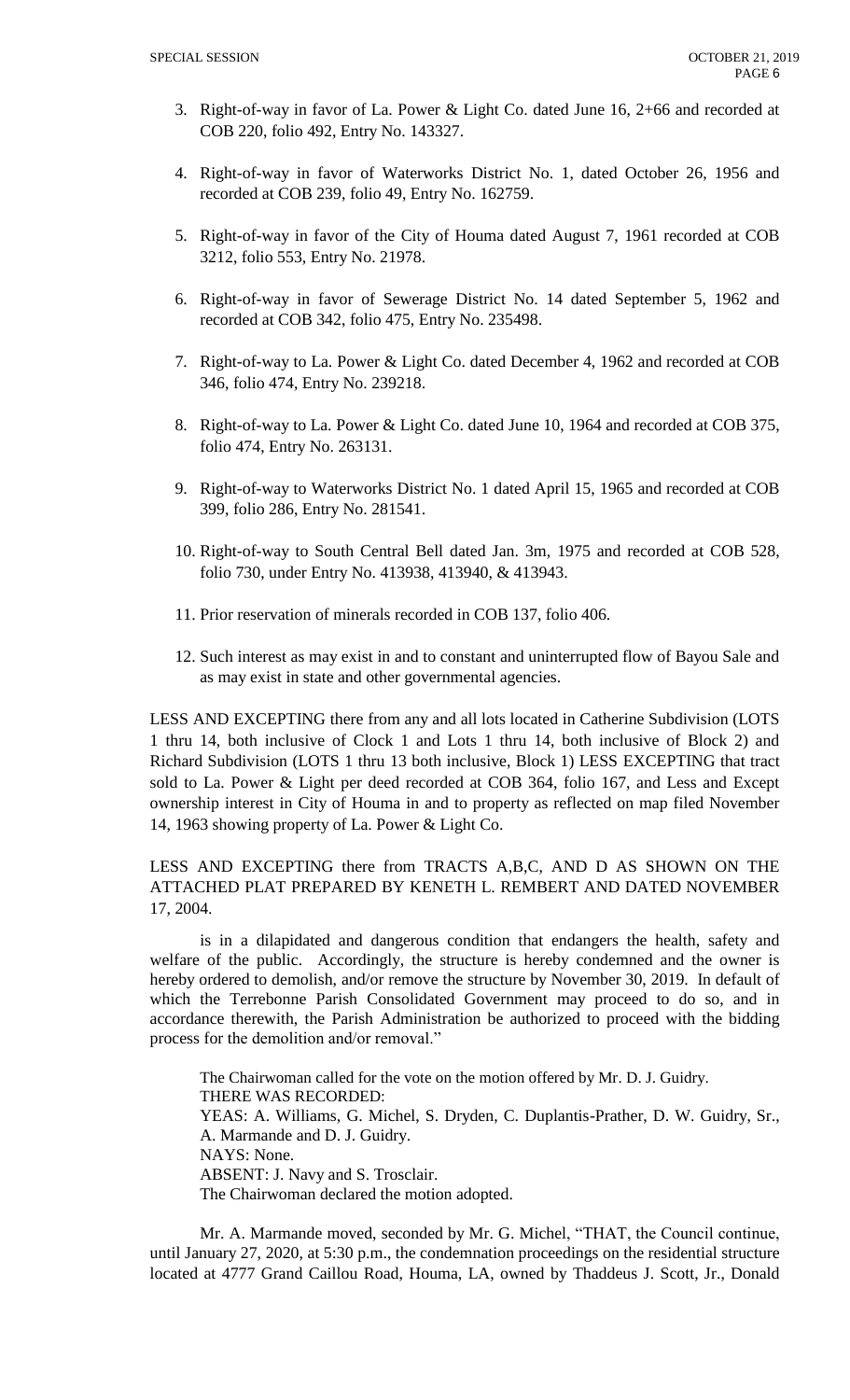Joseph Scott, Herbert Joseph Scott, Ronnie Patrick Scott, Cedric Paul Scott, Annie Scott Pellegrin and Catherine Scott Breaux."

The Chairwoman called for the vote on the motion offered by Mr. A. Marmande. THERE WAS RECORDED: YEAS: A. Williams, G. Michel, S. Dryden, C. Duplantis-Prather, D. W. Guidry, Sr., A. Marmande and D. J. Guidry. NAYS: None. ABSENT: J. Navy and S. Trosclair. The Chairwoman declared the motion adopted.

Code Enforcement Officer II Deon Stewart presented the historical background on the residential structure located at 201 Bellaire Drive, Houma, LA, owned by Otis and the (Estate) of Dorothy Dupre, stating that there have been on improvements to the structure which remains in such a condition to be formally declared as dilapidated and dangerous with the following conditions present:. The structure appears to have been abandoned, resulting in the structure being rendered hazardous to the overall health, safety and welfare to the general public. The structure and/or premises have not been maintained in a clean and sanitary condition. The exterior property contains grass and weeds in excess of 12 inches and the conditions are conducive to rodent harborage and infestation. The exterior walls contain missing, and/or rotting materials. The windows and doors have not been maintained in a weather tight condition and the interior has not been maintained in a clean and sanitary condition. The roof and flashing has not been maintained in a sound, tight condition that prevents the admittance of rain or dampness. Staff recommends that this structure be condemned.

An heir of the property located at 201 Bellaire Drive, Robert Dupre, explained that he has medical issues and asked for more time to complete the repairs on the structure.

Upon questioning from Councilman G. Michel regarding the reversal process of condemnations, Code Enforcement Officer II D. Stewart explained that there is a process of reversal adding that if the necessary repairs and/or improvements are made to the structure, the condemnation order can be rescinded.

Mr. G. Michel moved, seconded by Mr. D. J. Guidry, "THAT, the Council find the residential structure located at 201 Bellaire Drive, Houma, LA, owned by Otis and the Estate of Dorothy Dupre, per legal description, (*subjected to sixty (60) days of sufficient improvements)*,

LOT NO. ONE (1) of BLOCK NO. THREE (3) of CYPRESS GARDENS SUBDIVISION, being a subdivision of property belonging to Allen J. Theriot and Lee A. Duet, located in Section 4, T 17 S, R 17 E, Terrebonne Parish, Louisiana, as shown and designated on a plan thereof made by Bernard B. Davis, C.E., dated July 18, 1960; said lot measures seventy-five (75') feet on east side of Bellaire Drive, by depth of eighty-three (83') feet between equal and parallel lines; bounded on the West by Bellaire Drive, East by property of E. H. Clement or assigns, North by Jolet Street and South by Lot 2 of Block 2 of Cypress Gardens Subdivision and together with all buildings and improvements thereon and all rights, ways, privileges and servitudes thereunto belonging or in anywise appertaining.

is in a dilapidated and dangerous condition that endangers the health, safety and welfare of the public. Accordingly, the structure is hereby condemned and the owner is hereby ordered to demolish, and/or remove the structure by December 20, 2019. In default of which the Terrebonne Parish Consolidated Government may proceed to do so, and in accordance therewith, the Parish Administration be authorized to proceed with the bidding process for the demolition and/or removal."

The Chairwoman called for the vote on the motion offered by Mr. G. Michel. THERE WAS RECORDED: YEAS: A. Williams, G. Michel, S. Dryden, C. Duplantis-Prather, D. W. Guidry, Sr., A. Marmande and D. J. Guidry. NAYS: None.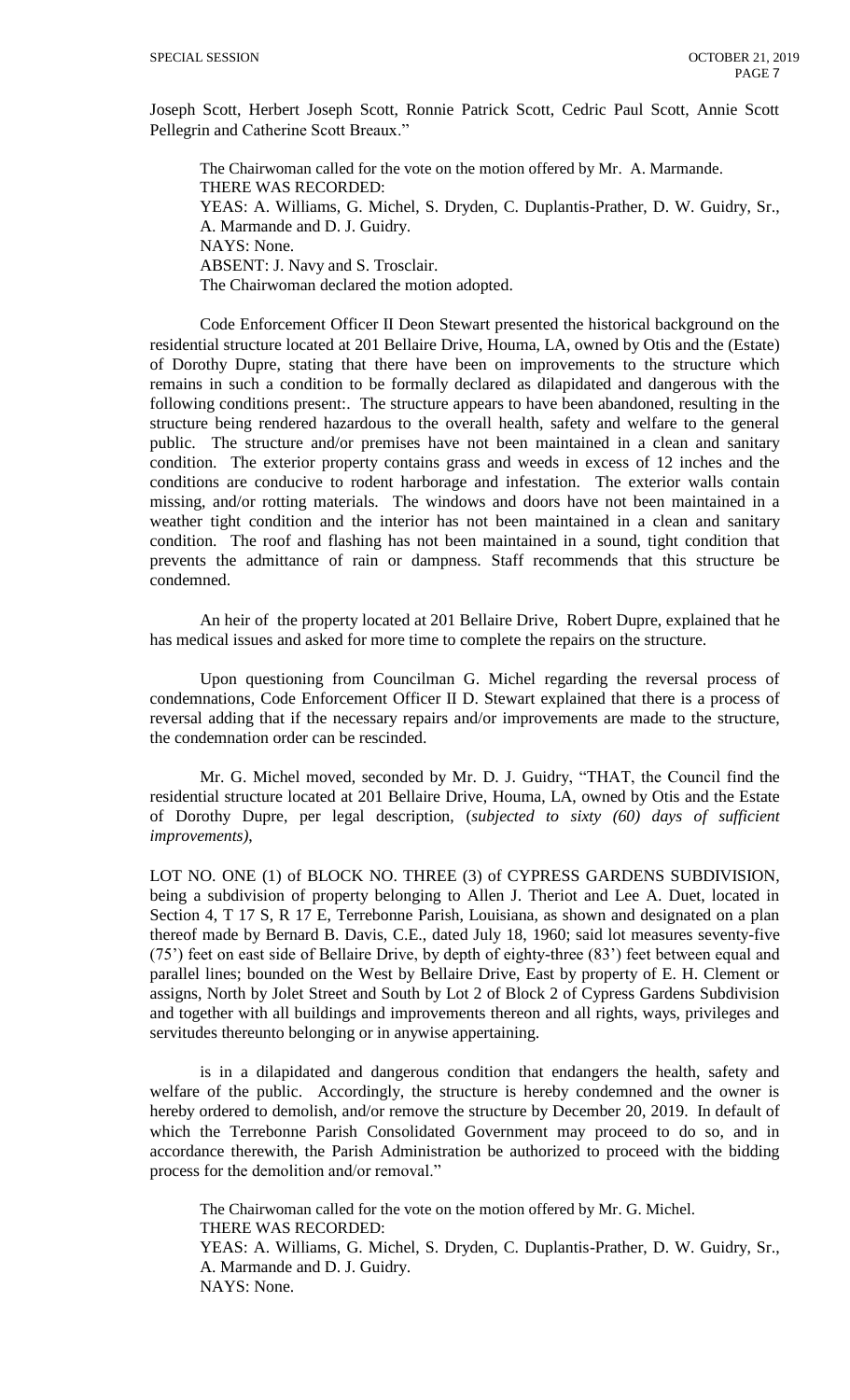ABSENT: J. Navy and S. Trosclair. The Chairwoman declared the motion adopted.

Code Enforcement Officer II Deon Stewart presented the historical background on the residential mobile home structure located at 109 Laura Lynn Lane, Houma, LA, owned by Dean Breaux, stating that there have been on improvements to the structure and it remains in such a condition to be formally declared as dilapidated and dangerous with the following conditions present:. The structure appears to have been abandoned. The structure and/or premises have not been maintained in a clean, safe, secure and sanitary condition, thereby causing a blight problem. The exterior property has not been maintained free of weeds in excess of 12 inches and the conditions are conducive to rodent harborage and infestation. The exterior surfaces and walls have not been free from deterioration, cracks, breaks, holes and loose or rotting materials. This structure is unsuitable for human habitation and may become an attraction for vagrancy and other illegal activity. Staff recommends that this structure be condemned.

Ad Hoc Attorney Tanner Magee stated that notification for the property located at 109 Laura Lynn Lane was properly advertised and that he has not been contacted by any heirs of the property.

Mr. S. Dryden moved, seconded by Mr. D. J. Guidry, "THAT, the Council find the residential mobile home structure located at 109 Laura Lynn Lane, Houma, LA, owned by Dean M. Breaux, per legal description,

"LOT TWENTY-ONE (21) of ADDENDUM NO., 2 TO SOUTHWOOD PLACE SUBDIVISION, being a subdivision of property located in Section 62, T16S – R17E, Terrebonne Parish, Louisiana, shown and designated on a plat thereof made by Charles L. McDonald, Land Surveyor, dated November 28, 1988, and recorded in the records of Terrebonne Parish, Louisiana; said Lot Twenty-one (21) of Addendum No. 2 measuring a frontage of sixty-five (65') feet on the north side of Southwood Drive, by depth of two hundred five and 88/100 (205.88') feet on its west side and a depth of one hundred sixty-eight and 35/100 (168.35') feet on its east side, said lot measuring seventy-five and 06/100 (75.06') feet; said lot being bounded on the South by Southwood Drive, West by lot twenty (20), North by lot twenty-three (23), and East by lot twenty-two (22) all of Addendum No. 2 to Southwood Place Subdivision; together with all the buildings and improvements thereon and all rights, ways, privileges and servitudes thereunto belonging or in anywise appertaining."

is in a dilapidated and dangerous condition that endangers the health, safety and welfare of the public. Accordingly, the aforementioned structure is hereby condemned and the owner is hereby ordered to demolish, and/or remove the structure by November 30, 2019. In default of which the Terrebonne Parish Consolidated Government may proceed to do so, and in accordance therewith, the Parish Administration be authorized to proceed with the bidding process for the demolition and/or removal."

The Chairwoman called for the vote on the motion offered by Mr. S. Dryden. THERE WAS RECORDED: YEAS: A. Williams, G. Michel, S. Dryden, C. Duplantis-Prather, D. W. Guidry, Sr., A. Marmande and D. J. Guidry. NAYS: None. ABSENT: J. Navy and S. Trosclair. The Chairwoman declared the motion adopted.

Mr. A. Marmande moved, seconded by Mr. D. J. Guidry, "THAT, the Council find the residential mobile home structure located at 106 Hacienda Drive, Houma, LA, owned by Raymond and Shirley Landry, per legal description,

One certain lot of ground located in the Parish of Terrebonne, State of Louisiana, designated as LOT FOURTEEN (14), BLOCK TWENTY-ONE (21), PHASE VI of ASHLAND NORTH SUBDIVISION, as shown on the plat made by the office of Theta-II Enterprises, Inc, dated February 15, 1984, and recorded at Entry No. 743148, records of Terrebonne Parish, Louisiana. Said lot measures 74.88 feet front on Hacienda Drive by a depth of 105 feet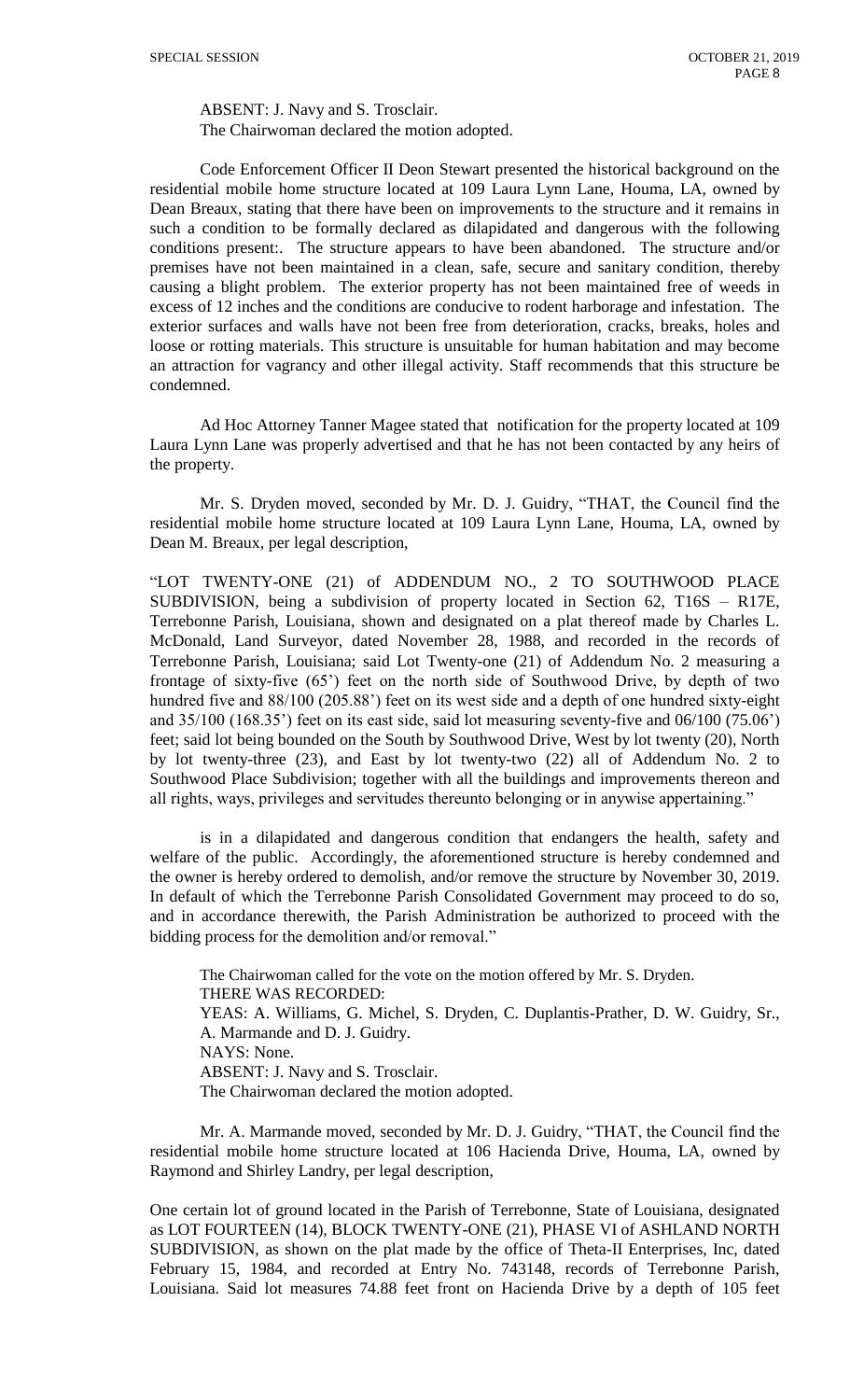between equal and parallel lines and a rear of 68.89. Together with all the buildings and improvements thereunto belonging or in anywise appertaining. Being the same property acquired by Lynn B. Dean under United States Marshal's Deed, in Civil Action 90-3120, "K", United States District Court for the Eastern District of Louisiana, passed before the Honorable Loretta G. Whyte, Clerk of said court on March 6, 1991, and recorded in COB 1269, Entry No. 877604, official records of the Clerk and Recorded in and for the Parish of Terrebonne, Louisiana.

is in a dilapidated and dangerous condition that endangers the health, safety and welfare of the public. Accordingly, the structure is hereby condemned and the owner is hereby ordered to demolish, and/or remove the structure by November 30, 2019. In default of which the Terrebonne Parish Consolidated Government may proceed to do so, and in accordance therewith, the Parish Administration be authorized to proceed with the bidding process for the demolition and/or removal."

The Chairwoman called for the vote on the motion offered by Mr. A. Marmande. THERE WAS RECORDED: YEAS: A. Williams, G. Michel, S. Dryden, C. Duplantis-Prather, D. W. Guidry, Sr., A. Marmande and D. J. Guidry. NAYS: None. ABSENT: J. Navy and S. Trosclair. The Chairwoman declared the motion adopted.

Code Enforcement Officer II Deon Stewart presented the historical background on the residential structure located at 116 Alex Williams Lane, Houma, LA, owned by Hilda Woodley and the Estate of Charles Johnson, stating that the structure continues to be in such condition to be formally declared as dilapidated and dangerous with the following conditions present: The structure appears to have been abandoned and the premises have not been maintained in a clean, safe, secure and sanitary condition, thereby causing a blight problem. The exterior has not been maintained free of weeds in excess of 12 inches and may be a place of rodent harborage and infestation. The exterior surfaces and walls have not been free from deterioration, cracks, breaks, holes and loose and/or rotting materials. The roof and flashing has not been maintained in a sound, tight condition that would prevent the admittance of rain and/or dampness. The windows and/or doors have not been maintained in sound condition, good repair and weather tight. The interior has not been maintained in a good, clean and sanitary condition. This structure may become an attraction for vagrancy and other illegal activity. Staff recommends that this structure be condemned.

Mr. G. Michel moved, seconded by Mr. D. J. Guidry, "THAT, the Council find the residential structure located at 116 Alex Williams Lane, Houma, LA, owned by Hilda Woodley and the Estate of Charles Johnson, per legal description,

A certain lot of ground situated in the Parish of Terrebonne, Louisiana, lying on the right descending bank of Bayou Terrebonne, in Belleview Subdivision, and designated upon an plan of said subdivision made by T. Baker Smith, C.E., June 9, 1938, of record in C.B. 119, folio 83, Terrebonne Parish, as lot No. Nine (9) in Block No. Three (3) measuring Sixty (60') feet front on the East side of Jackson Street by depth of One Hundred (100') feet; bounded on the North by Lot No. Eight (8) belonging to Allen Eschete, East by property of Norris P. Boquet, South by Lot No. Ten (10), belonging to Robert J. Eschete, and West by Jackson Street, together with all the buildings and improvements situated thereon, and all rights, ways, privileges and servitudes thereunto belonging or in anywise appertaining.

is in a dilapidated and dangerous condition that endangers the health, safety and welfare of the public. Accordingly, the structure is hereby condemned and the owner is hereby ordered to demolish, and/or remove the structure by November 30, 2019. In default of which the Terrebonne Parish Consolidated Government may proceed to do so, and in accordance therewith, the Parish Administration be authorized to proceed with the bidding process for the demolition and/or removal."

The Chairwoman called for the vote on the motion offered by Mr. G. Michel. THERE WAS RECORDED: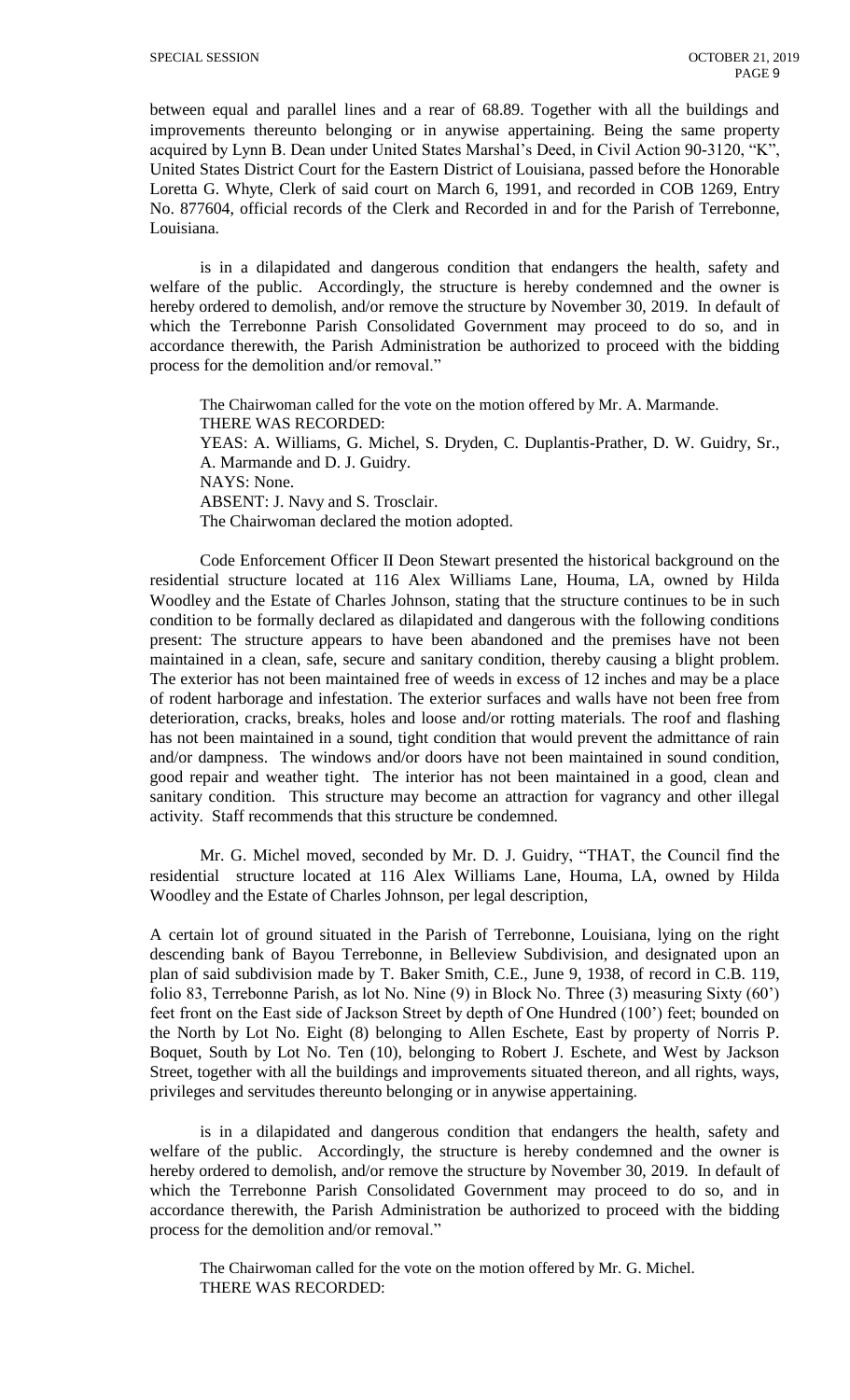YEAS: A. Williams, G. Michel, S. Dryden, C. Duplantis-Prather, D. W. Guidry, Sr., A. Marmande and D. J. Guidry. NAYS: None. ABSENT: J. Navy and S. Trosclair.

The Chairwoman declared the motion adopted.

Code Enforcement Officer II Deon Stewart presented the historical background on the residential structure located at 1425 Gautreaux Street, Houma, LA, owned by Joe Spencer, stating that the structure continues to be in such condition to be formally declared as dilapidated and dangerous with the following conditions present: The structure appears to have been abandoned and the premises have not been maintained in a clean, safe, secure and sanitary condition, thereby causing a blight problem. The exterior has not been maintained free of weeds in excess of 12 inches and may be a place of rodent harborage and infestation. The exterior surfaces and walls have not been free from deterioration, cracks, breaks, holes and loose and/or rotting materials. The roof and flashing has not been maintained in a sound, tight condition that would prevent the admittance of rain and/or dampness. The windows and/or doors have not been maintained in sound condition, good repair and weather tight. The interior has not been maintained in a good, clean and sanitary condition. This structure may become an attraction for vagrancy and other illegal activity. Staff recommends that this structure be condemned.

Mr. D. J. Guidry moved, seconded by Mr. G. Michel, "THAT, the Council find the residential structure located at 1425 Gautreaux Street, LA, owned by Joe Spencer, per legal description,

One certain lot of ground, situated in the City of Houma, Parish of Terrebonne, Louisiana, in that portion thereof known as Deweyville, being known and designated as Lot No. Ten (10), in Block Nine (9), on a plan of subdivision of Deweyville on file in the office of the Clerk of Court, at Houma, Louisiana, bounded westerly by Gautreaux Street, North by Lot Twelve (12), south by lot eight (8), and rear by Lot Nine (9), said lot having a sixty (60') foot front on the east side of Gautreaux Street, by depth between equal and parallel lines of one hundred twenty (120') feet; together with all building and improvements thereon, and all rights, ways, privileges and servitudes thereunto belonging or in anywise appertaining.

is in a dilapidated and dangerous condition that endangers the health, safety and welfare of the public. Accordingly, the structure is hereby condemned and the owner is hereby ordered to demolish, and/or remove the structure by November 30, 2019. In default of which the Terrebonne Parish Consolidated Government may proceed to do so, and in accordance therewith, the Parish Administration be authorized to proceed with the bidding process for the demolition and/or removal."

The Chairwoman called for the vote on the motion offered by Mr. D. J. Guidry. THERE WAS RECORDED: YEAS: A. Williams, G. Michel, S. Dryden, C. Duplantis-Prather, D. W. Guidry, Sr., A. Marmande and D. J. Guidry. NAYS: None. ABSENT: J. Navy and S. Trosclair. The Chairwoman declared the motion adopted.

Code Enforcement Officer II Deon Stewart presented the historical background on the residential structure located at 1423 Gautreaux Street, Houma, LA, owned by Joe Spencer, stating that the structure continues to be in such condition to be formally declared as dilapidated and dangerous with the following conditions present: The structure appears to have been abandoned and the premises have not been maintained in a clean, safe, secure and sanitary condition, thereby causing a blight problem. The exterior has not been maintained free of weeds in excess of 12 inches and may be a place of rodent harborage and infestation. The exterior surfaces and walls have not been free from deterioration, cracks, breaks, holes and loose and/or rotting materials. The roof and flashing has not been maintained in a sound, tight condition that would prevent the admittance of rain and/or dampness. The windows and/or doors have not been maintained in sound condition, good repair and weather tight. The interior has not been maintained in a good, clean and sanitary condition. This structure may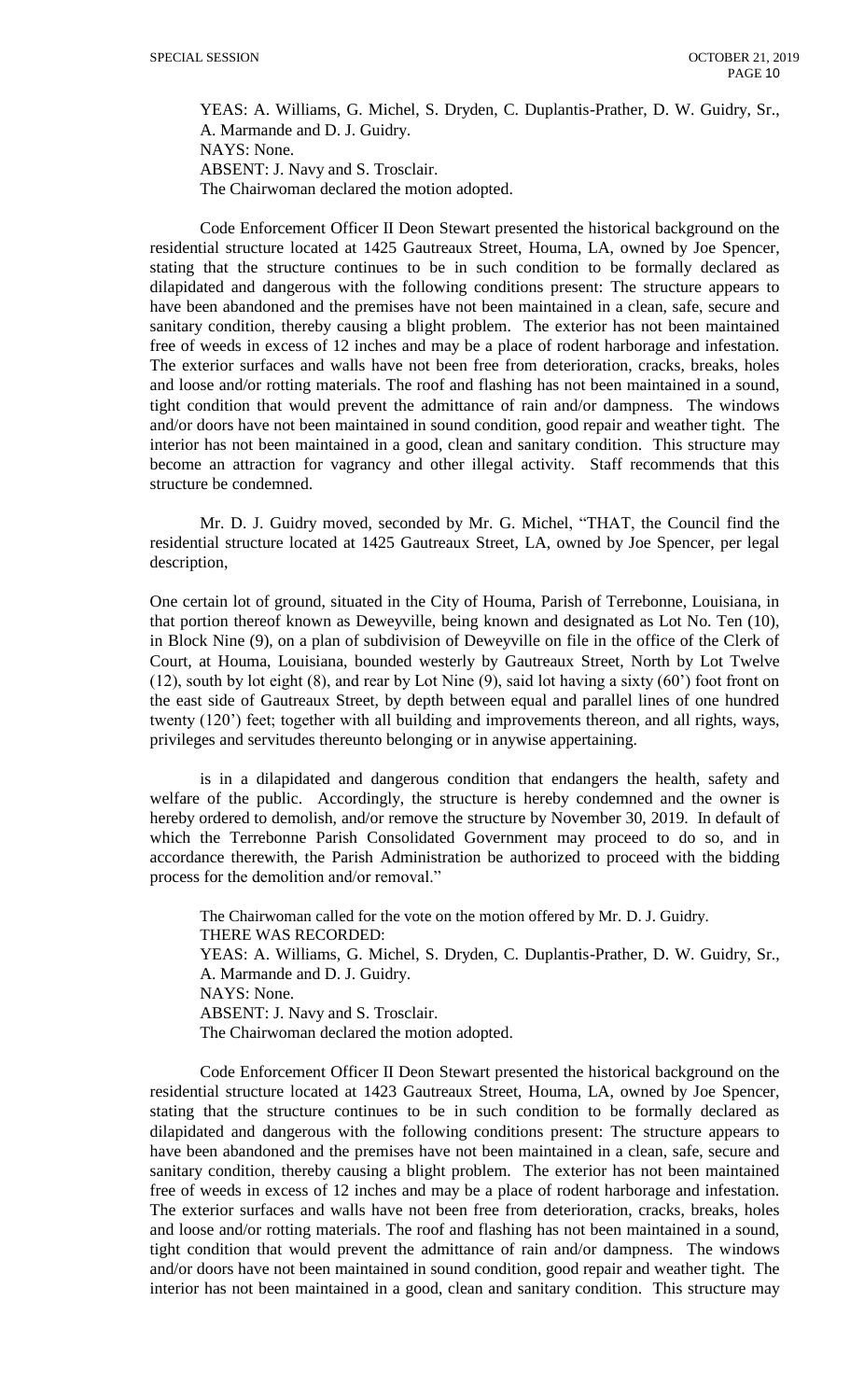become an attraction for vagrancy and other illegal activity. Staff recommends that this structure be condemned.

Mr. D. J. Guidry moved, seconded by Mr. S. Dryden, "THAT, the Council find the residential structure located at 1423 Gautreaux Street, Houma, LA, owned by Joe Spencer, per legal description,

One certain lot of ground, situated in the City of Houma, Parish of Terrebonne, Louisiana, in that portion thereof known as Deweyville, being known and designated as Lot. No. Ten (10), in block nine (9), on a plan of subdivision of Deweyville on file in the office of the Clerk of Court, at Houma, Louisiana, bounded Westerly by Gautreaux Street, North by lot twelve (12), south by lot eight (8), and rear by lot nine (9), said lot having a sixty (60') foot front on the East side of Gautreaux Street, by depth between equal and parallel lines of one hundred twenty (120') feet; together with all buildings and improvements thereon, and all rights, ways, privileges and servitudes thereunto belonging or in anywise appertaining.

is in a dilapidated and dangerous condition that endangers the health, safety and welfare of the public. Accordingly, the structure is hereby condemned and the owner is hereby ordered to demolish, and/or remove the structure by November 30, 2019. In default of which the Terrebonne Parish Consolidated Government may proceed to do so, and in accordance therewith, the Parish Administration be authorized to proceed with the bidding process for the demolition and/or removal."

The Chairwoman called for the vote on the motion offered by Mr. D. J. Guidry. THERE WAS RECORDED: YEAS: A. Williams, G. Michel, S. Dryden, C. Duplantis-Prather, D. W. Guidry, Sr., A. Marmande and D. J. Guidry. NAYS: None. ABSENT: J. Navy and S. Trosclair. The Chairwoman declared the motion adopted.

Code Enforcement Officer II Deon Stewart presented the historical background on the residential structure located at 1431 Gautreaux Street, Houma, LA, owned by Bessie C. Lewis, James C. Lewis, Jr., Jessie Lewis Jefferson, Sadie George, Betty R. Brown, Bessie B. Carter, Ralph E. Lewis, Alvin C. Lewis and Frank D. Lewis, stating that the structure continues to be in such condition to be formally declared as dilapidated and dangerous with the following conditions present: The structure appears to have been abandoned and the premises have not been maintained in a clean, safe, secure and sanitary condition, thereby causing a blight problem. The exterior surfaces and walls have not been free from deterioration, cracks, breaks, holes and loose and/or rotting materials. The roof and flashing has not been maintained in a sound, tight condition that would prevent the admittance of rain and/or dampness. The windows and/or doors have not been maintained in sound condition, good repair and weather tight. The interior has not been maintained in a good, clean and sanitary condition. This structure may become an attraction for vagrancy and other illegal activity. Staff recommends that this structure be condemned.

Ms. Sadie George, an heir of the property located at 1431 Gautreaux Street, explained that there was a legal matter affecting the aforementioned property and that all shares have been signed over to her. Ms. George stated that she is now the owner of the property and has every intention of repairing the structure.

Mr. D. J. Guidry moved, seconded by Mr. A. Marmande, "THAT, the Council continue, until January 27, 2020 at 5:30 p.m., the condemnation proceedings on the residential structure located 1431 Gautreaux Street, Houma, LA, owned by Bessie C. Lewis, James C. Lewis, Jr., Jessie Lewis Jefferson, Sadie George, Betty R. Brown, Bessie B. Carter, Ralph E. Lewis, Alvin C. Lewis and Frank D. Lewis."

The Chairwoman called for the vote on the motion offered by Mr. D. J. Guidry. THERE WAS RECORDED:

YEAS: A. Williams, G. Michel, S. Dryden, C. Duplantis-Prather, D. W. Guidry, Sr., A. Marmande and D. J. Guidry.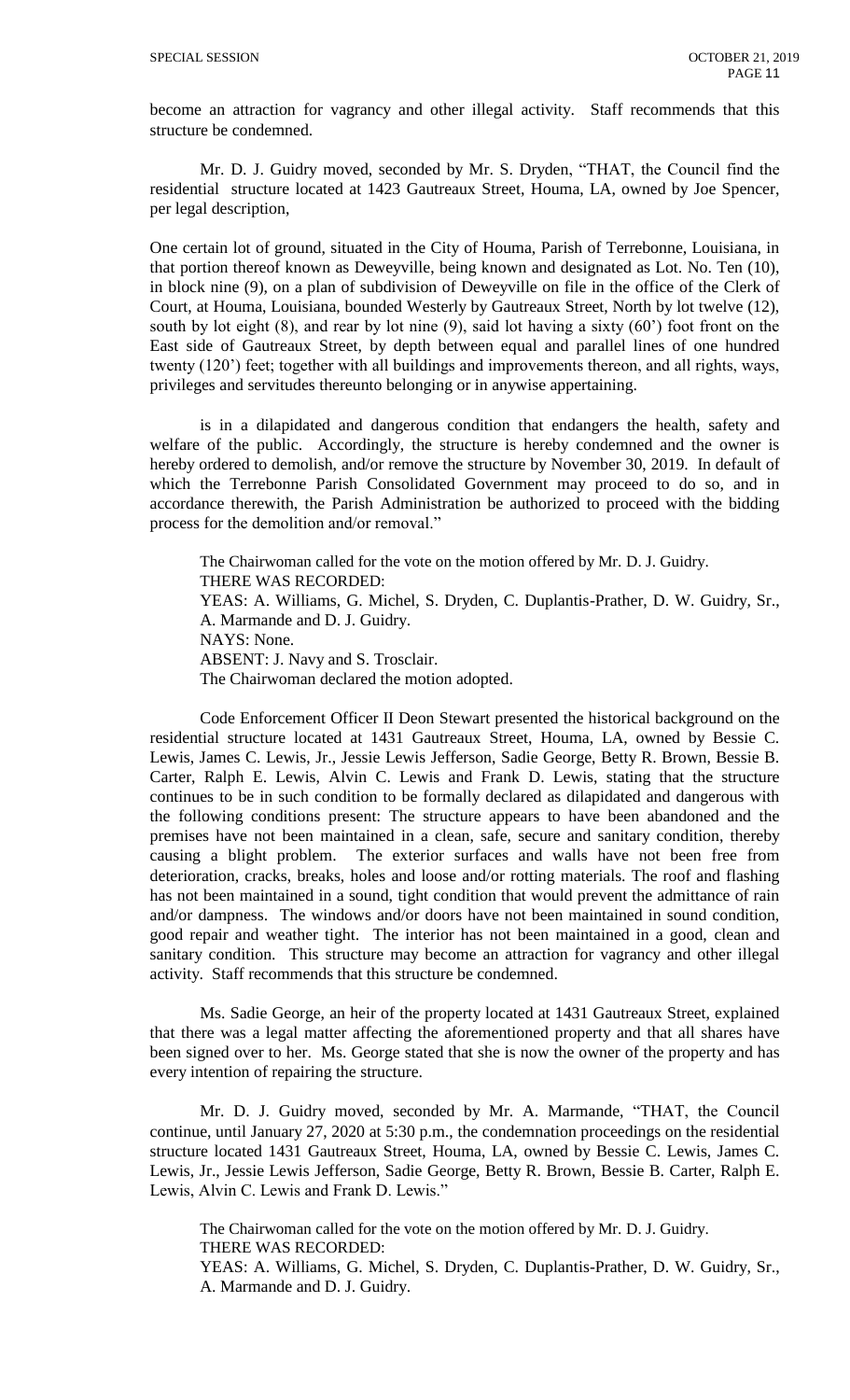NAYS: None. ABSENT: J. Navy and S. Trosclair. The Chairwoman declared the motion adopted.

Mr. D. J. Guidry moved, seconded by Mr. A. Marmande, "THAT, the Council continue, until January, 2020, at 5:30 p.m., the condemnation proceedings on the residential structure located 306 Fanguy Street, Chauvin, LA, owned by the Estate Juanita M. Malbrough and Cecile M. Dupre."

The Chairwoman called for the vote on the motion offered by Mr. D. J. Guidry. THERE WAS RECORDED: YEAS: A. Williams, G. Michel, S. Dryden, C. Duplantis-Prather, D. W. Guidry, Sr., A. Marmande and D. J. Guidry. NAYS: None. ABSENT: J. Navy and S. Trosclair. The Chairwoman declared the motion adopted.

Code Enforcement Officer II Deon Stewart presented the historical background on the residential structure located at 57 Kingsridge Loop, Houma, LA, owned by Mario J. Olivas, stating that the structure continues to be in such condition to be formally declared as dilapidated and dangerous with the following conditions present: The structure appears to have been substantially damaged by fire. Mrs. Stewart noted that Mr. Olivas is the new owner as of September 9, 2019 and that a residential renovation permit has been applied for. However, there has been no communication with the new owner. Staff recommends that this structure be condemned.

A friend of the owner of 57 Kingsridge Loop explained that they have just purchased the property and plan on making the necessary repairs.

Mr. D. J. Guidry moved, seconded by Mr. A. Marmande and Mr. G. Michel, "THAT, the Council continue, until January 27, 2020, at 5:30 p.m., the condemnation proceedings on the residential structure located 57 Kingsridge Loop, Houma, LA, owned by Mario J. Olivas."

The Chairwoman called for the vote on the motion offered by Mr. D. J. Guidry. THERE WAS RECORDED: YEAS: A. Williams, G. Michel, S. Dryden, C. Duplantis-Prather, D. W. Guidry, Sr., A. Marmande and D. J. Guidry. NAYS: None. ABSENT: J. Navy and S. Trosclair. The Chairwoman declared the motion adopted.

Code Enforcement Officer II Deon Stewart presented the historical background on the residential mobile home structure located at 119 Samuel Street, Houma, LA, owned by Bernice Thomas Haston and Jennie Haston Armstrong stating that the structure continues to be in such condition to be formally declared as dilapidated and dangerous with the following conditions present: The structure appears to have been abandoned and the premises have not been maintained in a clean, safe, secure and sanitary condition, thereby causing a blight problem. The exterior surfaces and walls have not been free from deterioration, cracks, breaks, holes and loose and/or rotting materials. The roof and fascia has not been maintained in a sound, tight condition that would prevent the admittance of rain and/or dampness. The windows and/or doors have not been maintained in sound condition, good repair and weather tight. The interior has not been maintained in a good, clean and sanitary condition. This structure may become an attraction for vagrancy and other illegal activity and has not been maintained free of weeds in excess of 12 inches. The structure may be a place of rodent harborage and infestation. Staff recommends that this structure be condemned.

Mr. D. J. Guidry moved, seconded by Mr. G. Michel, "THAT, the Council continue, until January 27, 2020, at 5:30 p.m., the condemnation proceedings on the residential mobile home structure located 119 Samuel Street, Houma, LA, owned by Bernice Thomas Haston and Jennie Haston Armstrong."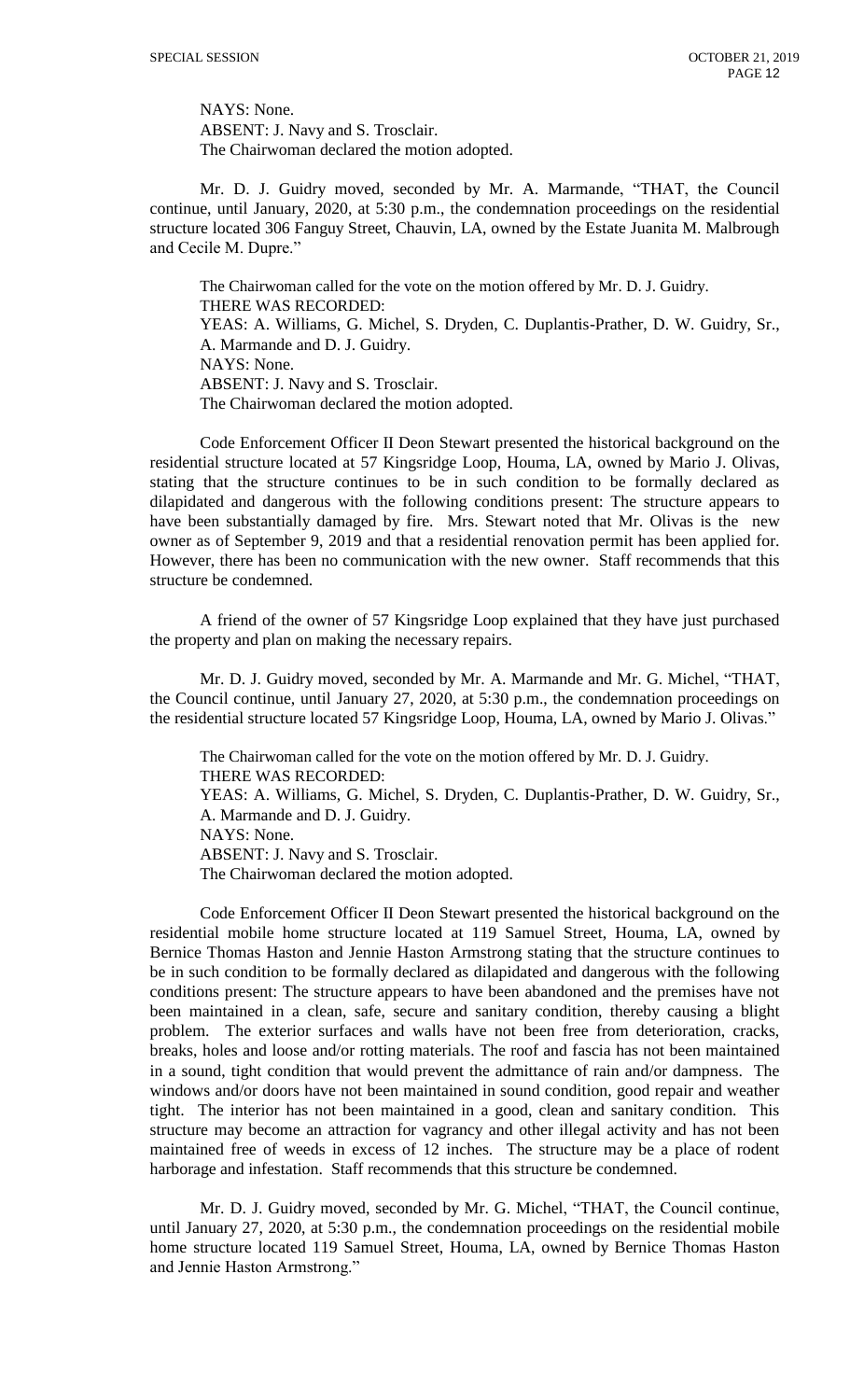The Chairwoman called for the vote on the motion offered by Mr. D. J. Guidry. THERE WAS RECORDED: YEAS: A. Williams, G. Michel, S. Dryden, C. Duplantis-Prather, D. W. Guidry, Sr., A. Marmande and D. J. Guidry. NAYS: None. ABSENT: J. Navy and S. Trosclair. The Chairwoman declared the motion adopted.

Code Enforcement Officer II Deon Stewart presented the historical background on the residential structure located at 327 Ruth Street, Houma, LA, owned by Robert E. Dearing, Agnes Dearing and Patrick Dearing *(Adjudicated to TPCG 2017)* stating that the structure continues to be in such condition to be formally declared as dilapidated and dangerous with the following conditions present: The structure has not been maintained in a clean, safe, secure and sanitary condition, thereby causing a blight problem. The exterior surfaces and walls have not been free from deterioration, cracks, breaks, holes and loose and/or rotting materials. The roof and fascia has not been maintained in a sound, tight condition that would prevent the admittance of rain and/or dampness. The windows and/or doors have not been maintained in sound condition, good repair and weather tight. The interior has not been maintained in a good, clean and sanitary condition. This structure has become an attraction for vagrancy and other illegal activity and has not been maintained free of weeds in excess of 12 inches. The structure may be a place of rodent harborage and infestation. Staff recommends that this structure be condemned.

Ms. C. Duplantis-Prather moved, seconded by Mr. D. J. Guidry, "THAT, the Council find the residential structure located at 327 Ruth Street, Houma, LA, owned by Robert Dearing, Agnes Dearing and Patrick Dearing *(Adjudicated to TPCG 2017)* , per legal description,

'A certain parcel of ground, situated in the city of Houma, Terrebonne Parish, Louisiana, having a front of ninety-eight (98') feet on the west side of Ruth Street, by depth between parallel lines to Mildred Street, shown and designated as the North one-half (1/2) of lot twenty two (22), all of lot twenty-four (24) and the Southernmost thirty-five (35') feet of lot twentysix (26) of Dupont Addition, on an official map of the City of Houma, made by T. Baker Smith, C.E., in June of 1946, which is on file in the Clerk's office, Terrebonne Parish; said parcel bounded south by property of Joe Giroir, or assigns, East by Ruth Street, West by Mildred Street, and North by remainder of Lot twenty-six (26); together with all the buildings and improvements thereon, and all rights, ways, privileges and servitudes thereunto belonging or in anywise appertaining.'

is in a dilapidated and dangerous condition that endangers the health, safety and welfare of the public. Accordingly, the structure is hereby condemned and the owner is hereby ordered to demolish, and/or remove the structure by November 30, 2019. In default of which the Terrebonne Parish Consolidated Government may proceed to do so, and in accordance therewith, the Parish Administration be authorized to proceed with the bidding process for the demolition and/or removal."

The Chairwoman called for the vote on the motion offered by Ms. C. Duplantis-Prather. THERE WAS RECORDED:

YEAS: A. Williams, G. Michel, S. Dryden, C. Duplantis-Prather, D. W. Guidry, Sr., A. Marmande and D. J. Guidry.

NAYS: None.

ABSENT: J. Navy and S. Trosclair.

The Chairwoman declared the motion adopted.

Code Enforcement Officer II Deon Stewart presented the historical background on the residential and accessory structure located at 296 Brooklyn Avenue, Houma, LA, owned by Eddie and Joyce Galmore Williams stating that the structure continues to be in such condition to be formally declared as dilapidated and dangerous with the following conditions present: The structure appears to have been abandoned and the premises have not been maintained in a clean, safe, secure and sanitary condition, thereby causing a blight problem. The exterior surfaces and walls have not been free from deterioration, cracks, breaks, holes and loose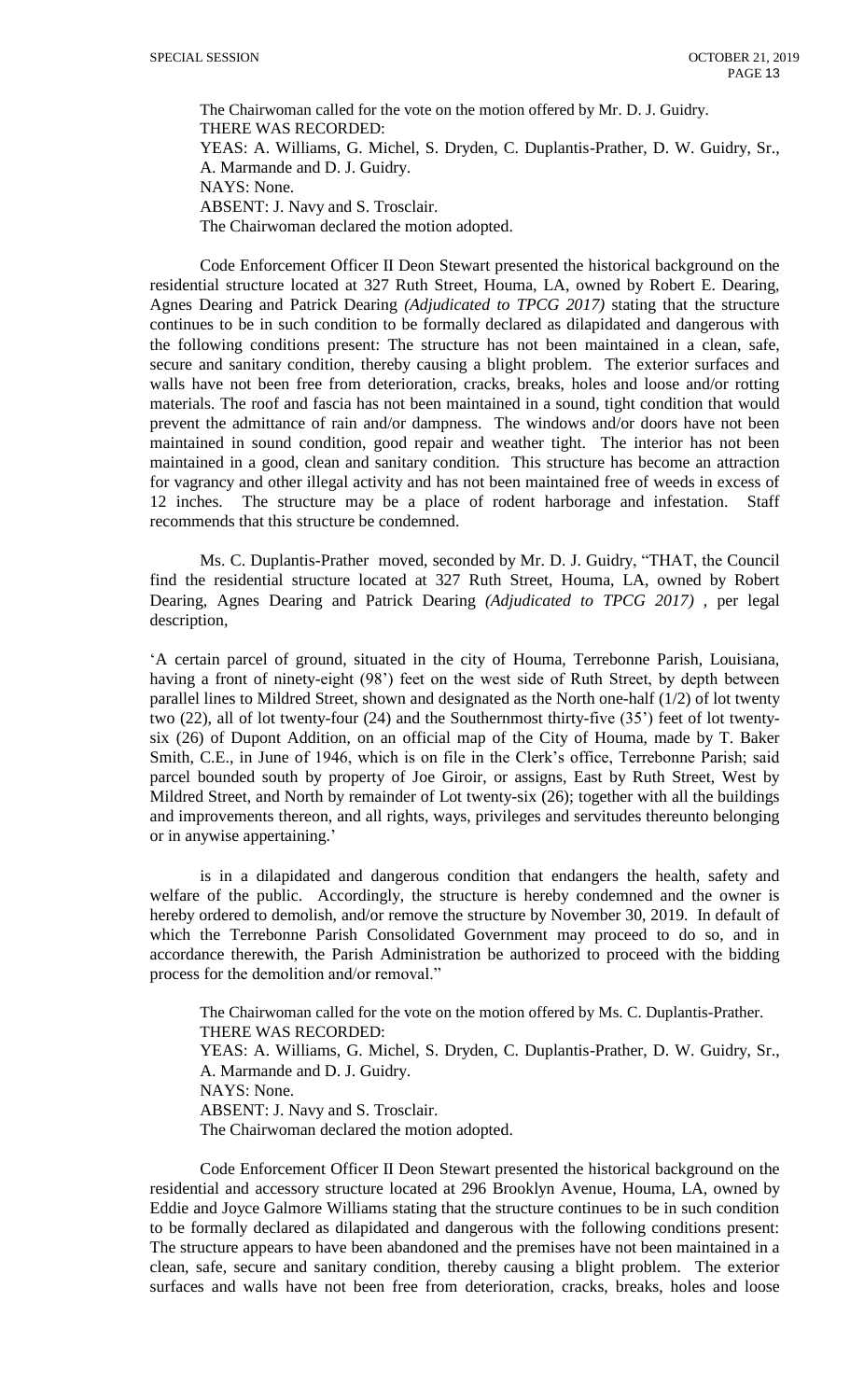and/or rotting materials. The roof and flashing have not been maintained in a sound, tight condition that would prevent the admittance of rain and/or dampness. The windows and/or doors have not been maintained in sound condition, good repair and weather tight. The interior has not been maintained in a good, clean and sanitary condition. This structure may become an attraction for vagrancy and other illegal activity and has not been maintained free of weeds in excess of 12 inches. The structure may be a place of rodent harborage and infestation. The structure is unsuitable for human habitation. Staff recommends that this structure be condemned.

Mr. D. J. Guidry moved, seconded by Mr. G. Michel, "THAT, the Council continue, until January 27, 2020, at 5:30 p.m., the condemnation proceedings on the residential and accessory structure located 296 Brooklyn Avenue, Houma, LA, owned by Eddie and Joyce Galmore Williams."

The Chairwoman called for the vote on the motion offered by Mr. D. J. Guidry. THERE WAS RECORDED: YEAS: A. Williams, G. Michel, S. Dryden, C. Duplantis-Prather, D. W. Guidry, Sr., A. Marmande and D. J. Guidry. NAYS: None. ABSENT: J. Navy and S. Trosclair. The Chairwoman declared the motion adopted.

Code Enforcement Officer II Deon Stewart presented the historical background on the residential structure located at 410 Ann Carol Street, Houma, LA, owned by Thomas P. Ragas stating that the structure continues to be in such condition to be formally declared as dilapidated and dangerous with the following conditions present: The structure appears to have been abandoned and the premises have not been maintained in a clean, safe, secure and sanitary condition, thereby causing a blight problem. The exterior surfaces and walls have not been free from deterioration, cracks, breaks, holes and loose and/or rotting materials. The roof and flashing has not been maintained in a sound, tight condition that would prevent the admittance of rain and/or dampness. The windows and/or doors have not been maintained in sound condition, good repair and weather tight. The interior has not been maintained in a good, clean and sanitary condition. This structure may become an attraction for vagrancy and other illegal activity. The structure may be a place of rodent harborage and infestation. The structure is unsuitable for human habitation. Staff recommends that this structure be condemned.

Mr. G. Michel moved, seconded by Ms. C. Duplantis-Prather, "THAT, the Council find the residential structure located at 410 Ann Carol Street, Houma, LA, owned by Thomas P. Ragas, per legal description,

A certain lot or parcel of ground situated in the Parish of Terrebonne, State of Louisiana, being shown and designated as Lot No. forty-one A (41-A) and the westernmost five (5) feet subdivision as shown and delineated on a map entitled "Resubdivision of Addendum No. 4 of Pine Ridge Subdivision, being the property of Lionel Babin, Sr. and wife, Sec. 4, T17S, R17E, Terrebonne Parish, Louisiana," dated August 29, 1973, and recorded in the office of the Clerk of Court, Parish of Terrebonne, in map Volume 31, folio 17, Entry No. 3605, said Lot 41A and the westernmost fine (5) feet of Lot 42 measuring a front of 62.5 feet on the north side of Ann Carol Street by a depth of 87/5 feet between equal and parallel lines; being bounded on the north by lot 11, on the East by Lot 41, on the West by the remainder of Lot 42, all of said Block 12 of Addendum No. 4 of Pine Ridge Subdivision; and on the South by Ann Carol Street, together with all buildings and improvements thereon and all rights, ways, privileges, servitudes and appurtenances thereunto belonging or in anywise appertaining.

is in a dilapidated and dangerous condition that endangers the health, safety and welfare of the public. Accordingly, the structure is hereby condemned and the owner is hereby ordered to demolish, and/or remove the structure by November 30, 2019. In default of which the Terrebonne Parish Consolidated Government may proceed to do so, and in accordance therewith, the Parish Administration be authorized to proceed with the bidding process for the demolition and/or removal."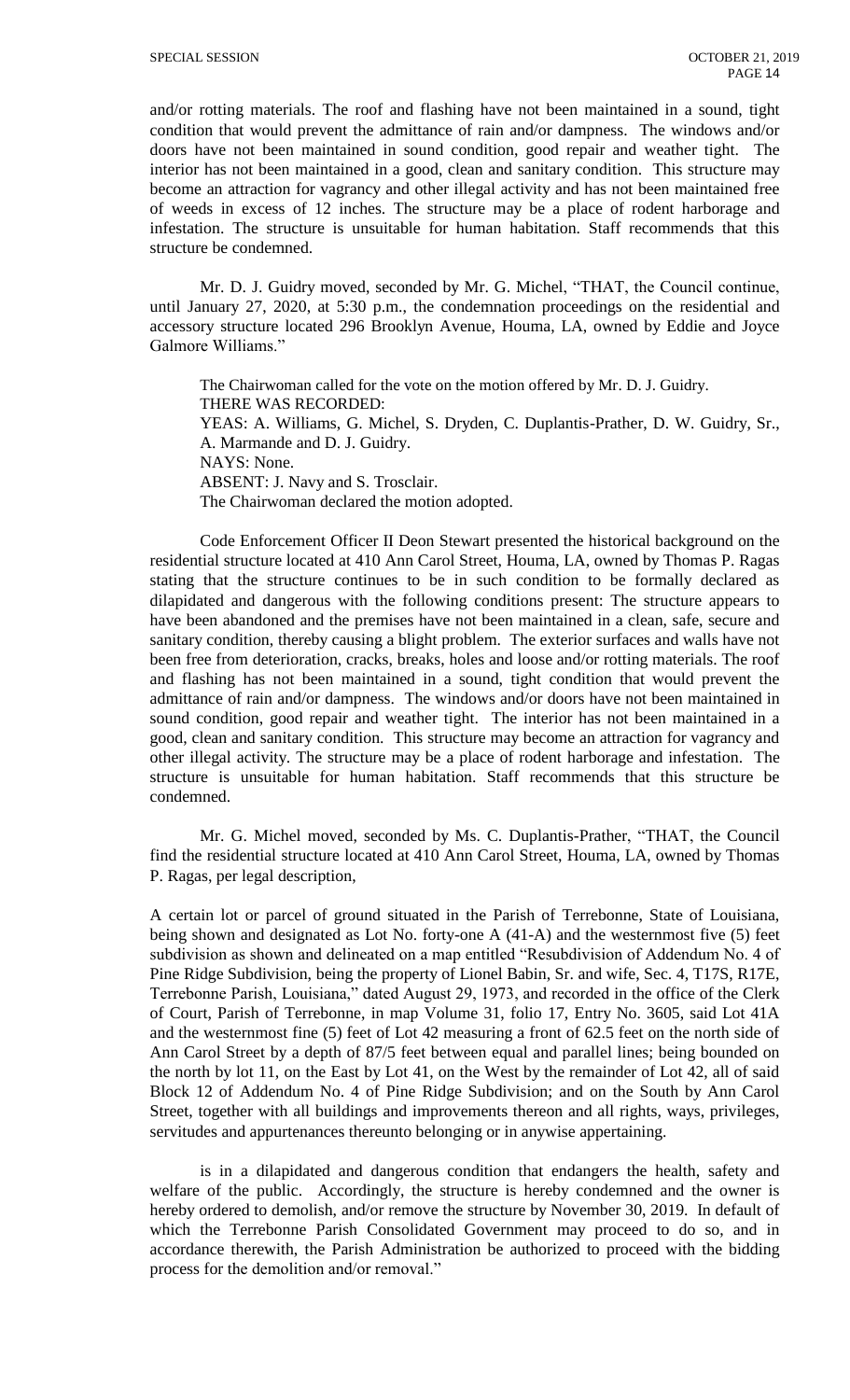The Chairwoman called for the vote on the motion offered by Mr. G. Michel. THERE WAS RECORDED: YEAS: A. Williams, G. Michel, S. Dryden, C. Duplantis-Prather, D. W. Guidry, Sr., A. Marmande and D. J. Guidry. NAYS: None. ABSENT: J. Navy and S. Trosclair. The Chairwoman declared the motion adopted.

Code Enforcement Officer II Deon Stewart presented the historical background on the residential structure located at 3211 Bayou Dularge Road, Theriot, LA, owned by Lenue Green and Vangelyn Sykes Green stating that the structure continues to be in such condition to be formally declared as dilapidated and dangerous with the following conditions present: The structure appears to have been abandoned and the premises have not been maintained in a clean, safe, secure and sanitary condition, thereby causing a blight problem. The exterior surfaces and walls have not been free from deterioration, cracks, breaks, holes and loose and/or rotting materials. The roof and flashing has not been maintained in a sound, tight condition that would prevent the admittance of rain and/or dampness. The windows and/or doors have not been maintained in sound condition, good repair and weather tight. The interior has not been maintained in a good, clean and sanitary condition. This structure may become an attraction for vagrancy and other illegal activity. The structure may become a place of rodent harborage and infestation. The structure is unsuitable for human habitation. Staff recommends that this structure be condemned.

Attorney C. Stewart, legal counsel for Mr. Lenue Green, owner of the property located at 3211 Bayou Dularge Road explained that the structure has been undergoing repairs and his client may need some additional time to get those repairs completed.

Planning and Zoning Director C. Pulaski explained that the residential renovation permit that was issued to the homeowner needs to be updated to include the scope of work that is needed to make all of the necessary repairs.

Mr. A. Marmande moved, seconded by Ms. C. Duplantis-Prather, "THAT, the Council continue, until January 27, 2020, at 5:30 p.m., the condemnation proceedings on the residential structure located 3211 Bayou Dularge Road, Theriot, LA, owned by Lenue Green and Vangelyn Sykes Green."

The Chairwoman called for the vote on the motion offered by Mr. Marmande. THERE WAS RECORDED: YEAS: A. Williams, G. Michel, S. Dryden, C. Duplantis-Prather, D. W. Guidry, Sr., A. Marmande and D. J. Guidry. NAYS: None. ABSENT: J. Navy and S. Trosclair. The Chairwoman declared the motion adopted.

Code Enforcement Officer II Deon Stewart presented the historical background on the residential structure located at 1133 Daspit Street, Houma, LA, owned by Tina Harris *(Adjudicated to TPCG June 2018)* stating that the structure continues to be in such condition to be formally declared as dilapidated and dangerous with the following conditions present: The structure appears to have been abandoned and the premises have not been maintained in a clean, safe, secure and sanitary condition, thereby causing a blight problem. The exterior surfaces and walls have not been free from deterioration, cracks, breaks, holes and loose and/or rotting materials. The roof and flashing has not been maintained in a sound, tight condition that would prevent the admittance of rain and/or dampness. The windows and/or doors have not been maintained in sound condition, good repair and weather tight. The interior has not been maintained in a good, clean and sanitary condition. This structure may become an attraction for vagrancy and other illegal activity. The structure may become a place of rodent harborage and infestation. The structure is unsuitable for human habitation. Staff recommends that this structure be condemned.

Upon questioning from the Chairwoman regarding the adjudicated property located at 1133 Daspit Street, Code Enforcement Officer II D. Stewart explained that the property has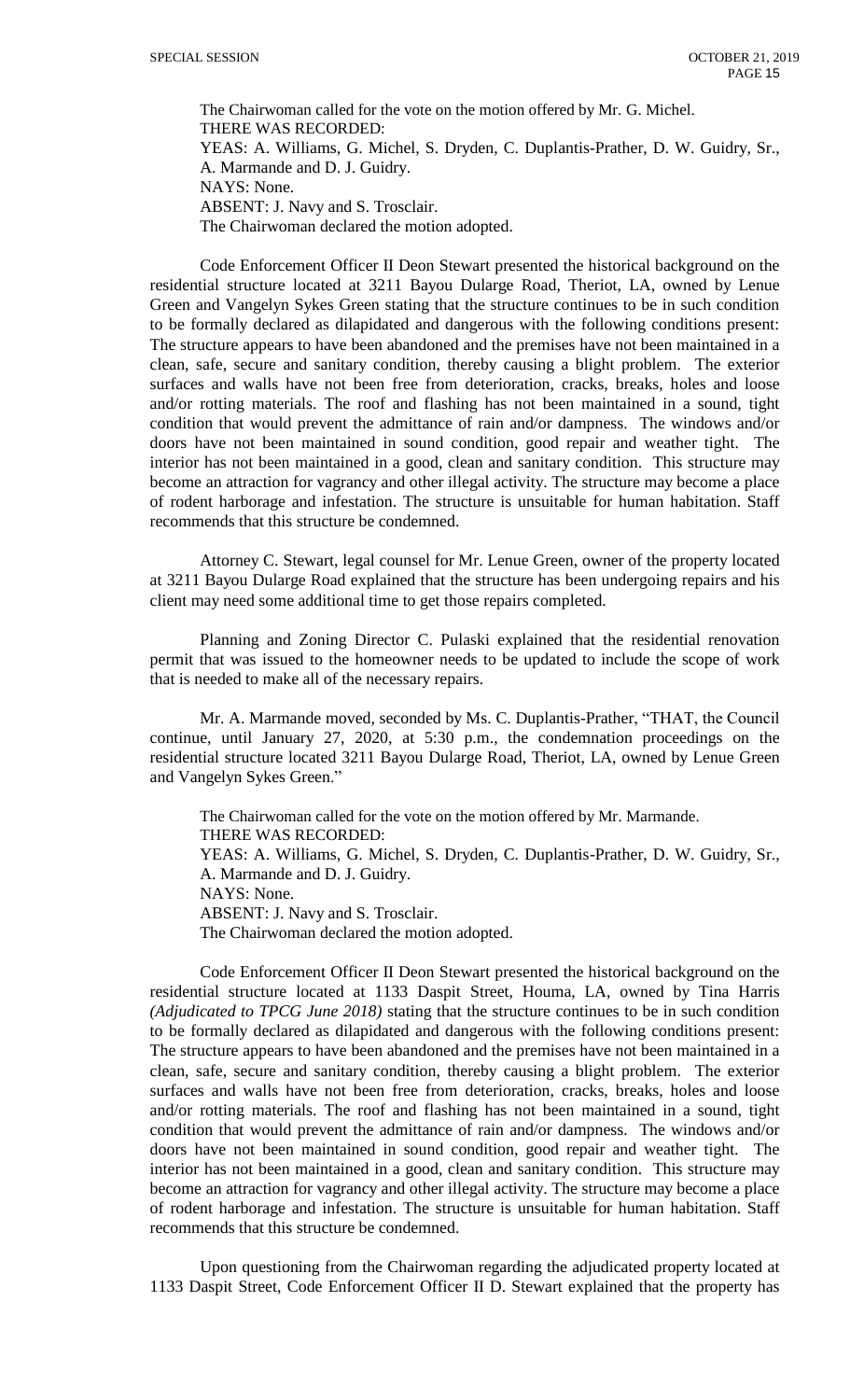only been adjudicated for the past due taxes; noting that the parish is not responsible for the up keep of the property, such as grass cutting, etc.

Mr. D. J. Guidry moved, seconded by Mr. G. Michel, "THAT, the Council continue, until January 27, 2020, at 5:30 p.m., the condemnation proceedings on the residential structure located 1133 Daspit Street, Houma, LA, owned by Tina Harris *(Adjudicated to TPCG June 2018)."*

The Chairwoman called for the vote on the motion offered by Mr. D. J. Guidry. THERE WAS RECORDED: YEAS: A. Williams, G. Michel, S. Dryden, C. Duplantis-Prather, D. W. Guidry, Sr., A. Marmande and D. J. Guidry. NAYS: None. ABSENT: J. Navy and S. Trosclair. The Chairwoman declared the motion adopted.

Code Enforcement Officer II Deon Stewart presented the historical background on the residential structure located at 6785 West Main Street, Houma, LA, owned by Keith Allen Robichaux and Laurie Ann Calhoun Robichaux stating that the structure continues to be in such condition to be formally declared as dilapidated and dangerous with the following conditions present: The structure appears to have been abandoned and the premises have not been maintained in a clean, safe, secure and sanitary condition, thereby causing a blight problem. The exterior surfaces and walls have not been free from deterioration, cracks, breaks, holes and loose and/or rotting materials. The roof and flashing has not been maintained in a sound, tight condition that would prevent the admittance of rain and/or dampness. The windows and/or doors have not been maintained in sound condition, good repair and weather tight. The interior has not been maintained in a good, clean and sanitary condition. This structure may become an attraction for vagrancy and other illegal activity. The structure may become a place of rodent harborage and infestation. The structure is unsuitable for human habitation. Staff recommends that this structure be condemned.

Ad Hoc Attorney T. Magee stated that the notification for the property located at 6785 West Main Street was properly advertised and he has not been contacted by any heir to the property.

Mr. G. Michel moved, seconded by Mr. D. J. Guidry, "THAT, the Council continue, until January 27, 2020, at 5:30 p.m., the condemnation proceedings on the residential structure located 6785 West Main Street, Houma, LA, owned by Keith Allen and Laurie Ann Calhoun Robichaux."

The Chairwoman called for the vote on the motion offered by Mr. G. Michel. THERE WAS RECORDED: YEAS: A. Williams, G. Michel, S. Dryden, C. Duplantis-Prather, D. W. Guidry, Sr., A. Marmande and D. J. Guidry. NAYS: None. ABSENT: J. Navy and S. Trosclair. The Chairwoman declared the motion adopted.

Code Enforcement Officer II Deon Stewart presented the historical background on the residential accessory structure located at 1137 Grand Caillou Road, Houma, LA, owned by Olga Badeaux Thibodeaux, Susan Badeaux Chitty, June Badeaux and Sherri Badeaux Billiot stating that the structure continues to be in such condition to be formally declared as dilapidated and dangerous with the following conditions present: The structure has not been maintained structurally sound and in good repair. The interior is littered with trash and debris. Staff recommends that this structure be condemned.

Ad Hoc Attorney T. Magee stated that the notification for the property located at 1137 Grand Caillou Road was properly advertised and he has not been contacted by any heir to the property.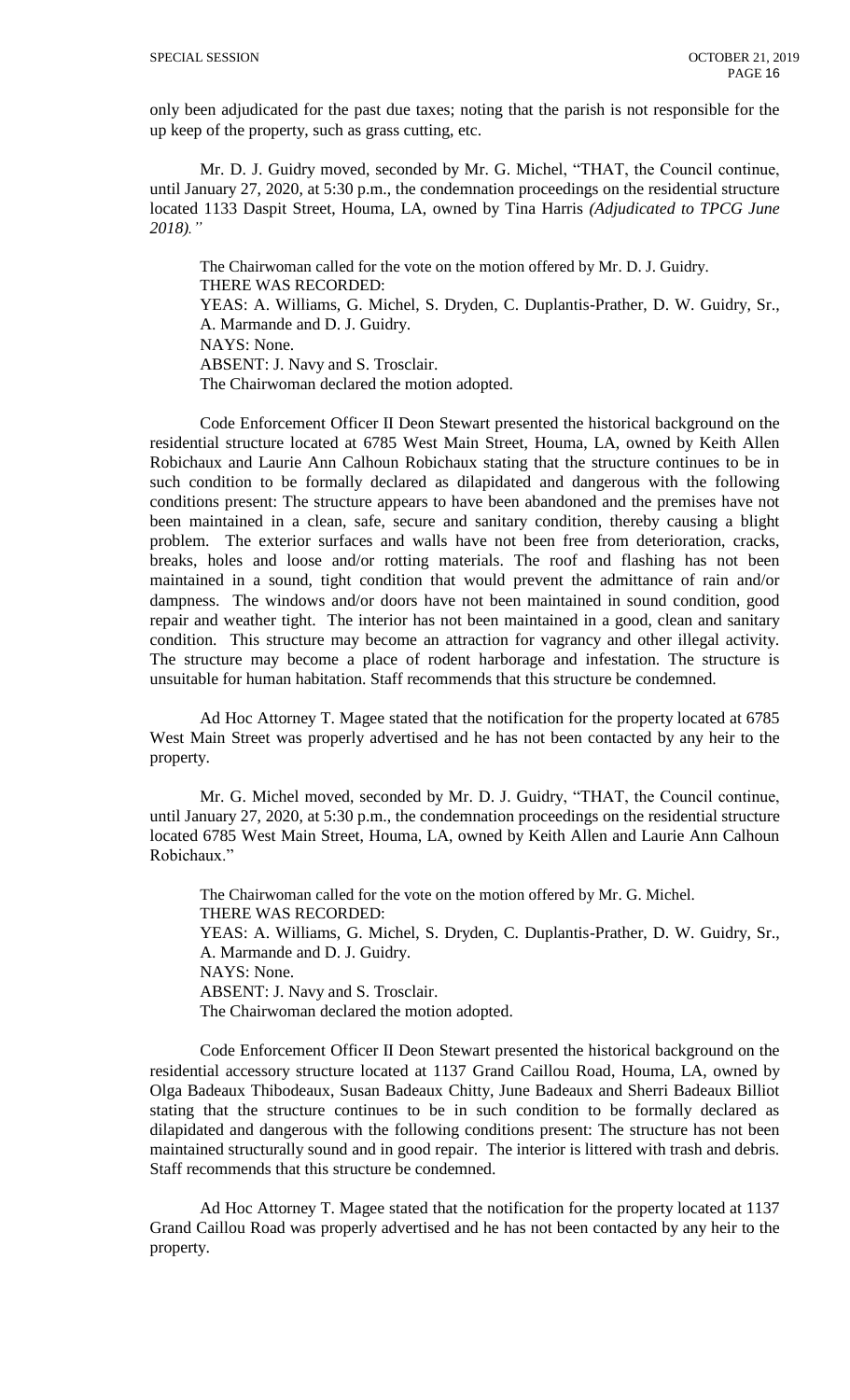Councilman D. W. Guidry, Sr. stated that he was contacted by one of the heirs, Ms. Olga Badeaux Thibodeaux who resides in his district (District 6) and was informed that heirs will "tear" down the accessory structure located at 1137 Grand Caillou Road.

Mr. D. W. Guidry, Sr. moved, seconded by Mr. A. Marmande, "THAT, the Council continue, until January 27, 2020, at 5:30 p.m., the condemnation proceedings on the residential accessory structure located 1137 Grand Caillou Road, Houma, LA, owned by Olga Badeaux Thibodeaux, Susan Badeaux Chitty, June Badeaux, and Sherri Badeaux."

The Chairwoman called for the vote on the motion offered by Mr. D.W. Guidry, Sr. THERE WAS RECORDED: YEAS: A. Williams, G. Michel, S. Dryden, C. Duplantis-Prather, D. W. Guidry, Sr., A. Marmande and D. J. Guidry. NAYS: None.

ABSENT: J. Navy and S. Trosclair.

The Chairwoman declared the motion adopted.

Code Enforcement Officer II Deon Stewart presented the historical background on the residential structure located at 130 Cypress Grove Street, Montegut, LA, owned by Lawrence J. Chiasson and Brenda I. Cronk stating that the structure continues to be in such condition to be formally declared as dilapidated and dangerous with the following conditions present: The structure appears to have been abandoned and the premises have not been maintained in a clean, safe, secure and sanitary condition, thereby causing a blight problem. The exterior surfaces and walls have not been free from deterioration, cracks, breaks, holes and loose and/or rotting materials. The roof and flashing has not been maintained in a sound, tight condition that would prevent the admittance of rain and/or dampness. The windows and/or doors have not been maintained in sound condition, good repair and weather tight. The interior has not been maintained in a good, clean and sanitary condition. This structure may become an attraction for vagrancy and other illegal activity. The structure may become a place of rodent harborage and infestation. The structure is unsuitable for human habitation. Staff recommends that this structure be condemned.

Ad Hoc Attorney T. Magee stated that the notification for the property located at 130 Cypress Grove Street was properly advertised and he has not been contacted by any heir to the property.

Mr. D. J. Guidry moved, seconded by Mr. S. Dryden, "THAT, the Council find the residential structure located at 130 Cypress Grove Street, Montegut, LA, owned by Lawrence J. Chaisson and Brenda I. Cronk, per legal description,

Lots twenty-one (21) and twenty-two (22) of block two (2) of addendum number two (2) to Cypress Grove Subdivision, situated at Montegut, Terrebonne Parish, Louisiana, being in Section 9, T 18 S, R 19 E, as shown and designated on a plan thereof made by Carl E. Heck, Civil Engineer, dated April 11, 1957, on file and of record in the clerk's office, Parish of Terrebonne, Louisiana; said lots each measuring a front of sixty (60') feet on the south side of Cypress Street, by depth between equal and parallel lines of one hundred forty-nine feet, ten inches (149' 10"); bounded on the north by Cypress Street, south by property of South Coast Company, west by Lot 20 of Block 2 of Addendum Number 1 to Cypress Grove Subdivision and east by Lot 23 of Block 2 of Addendum Number 2 to Cypress Grove Subdivision; together with all the rights, was, privileges and servitudes thereunto belonging or in anywise appertaining.

is in a dilapidated and dangerous condition that endangers the health, safety and welfare of the public. Accordingly, the structure is hereby condemned and the owner is hereby ordered to demolish, and/or remove the structure by November 30, 2019. In default of which the Terrebonne Parish Consolidated Government may proceed to do so, and in accordance therewith, the Parish Administration be authorized to proceed with the bidding process for the demolition and/or removal."

The Chairwoman called for the vote on the motion offered by Mr. D. J. Guidry. THERE WAS RECORDED: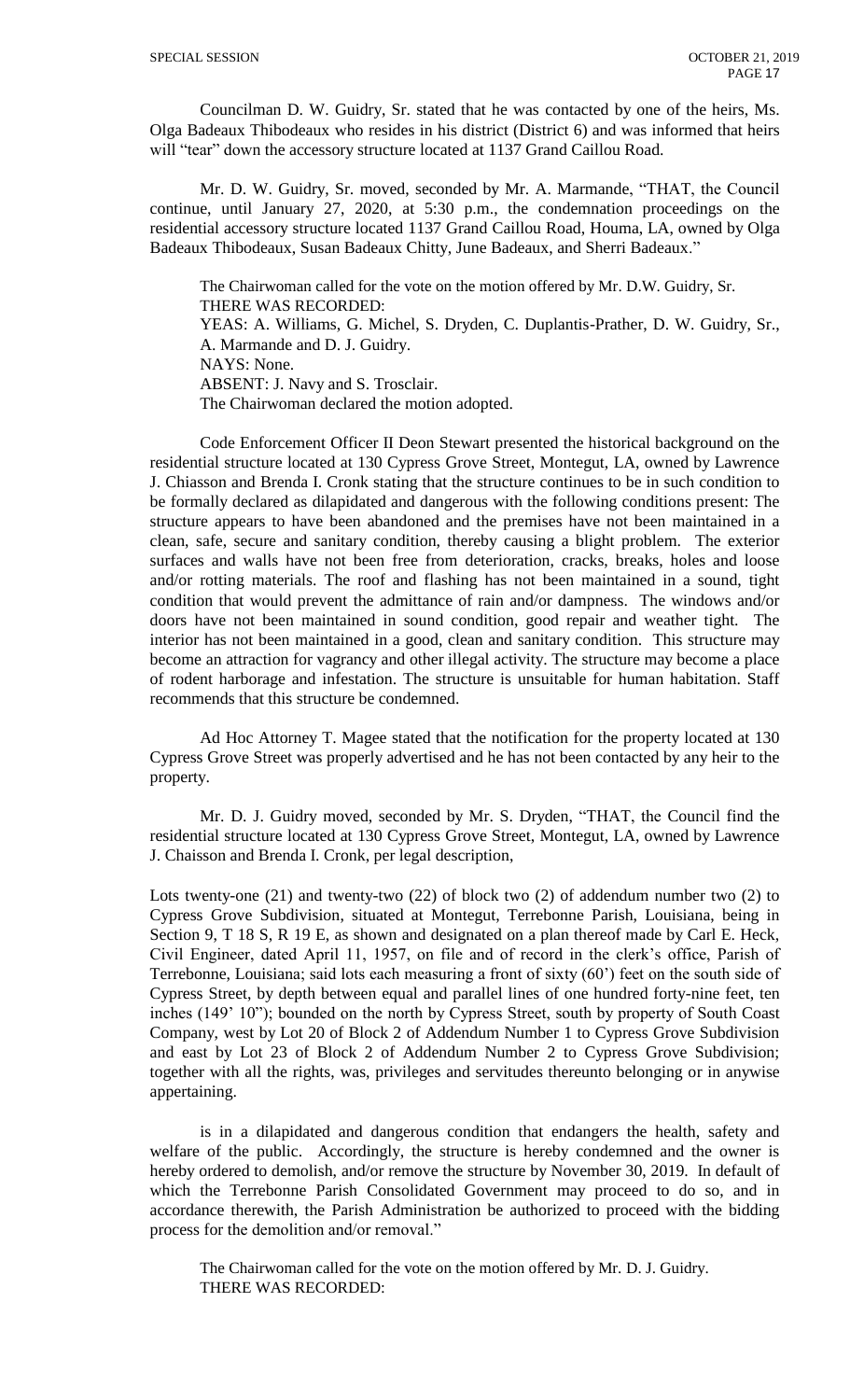YEAS: A. Williams, G. Michel, S. Dryden, C. Duplantis-Prather, D. W. Guidry, Sr., A. Marmande and D. J. Guidry. NAYS: None. ABSENT: J. Navy and S. Trosclair.

The Chairwoman declared the motion adopted.

Code Enforcement Officer II Deon Stewart presented the historical background on the residential mobile home structure located at 434 Hanson Drive, Houma, LA, owned by Ernestine Albritton stating that the structure continues to be in such a condition to be formally declared as dilapidated and dangerous with the following conditions present: The structure appears to have been abandoned and the premises have not been maintained in a clean, safe, secure and sanitary condition, thereby causing a blight problem. The exterior surfaces and walls have not been free from deterioration, cracks, breaks, holes and loose and/or rotting materials. The roof and flashing has not been maintained in a sound, tight condition that would prevent the admittance of rain and/or dampness. The windows and/or doors have not been maintained in sound condition, good repair and weather tight. The interior has not been maintained in a good, clean and sanitary condition. This structure may become an attraction for vagrancy and other illegal activity. The structure may become a place of rodent harborage and infestation. The structure is unsuitable for human habitation. Staff recommends that this structure be condemned.

Mr. A. Marmande moved, seconded by Ms. C. Duplantis-Prather, "THAT, the Council find the residential mobile home structure located at 434 Hanson Drive, Houma, LA, owned by Ernestine Albritton, per legal description,

'Lot 14 of Block Two of Village Isle Subdivision Phase A located in Terrebonne Parish, Louisiana as shown on a plat titles "Village Isle Subdivision Phase A" located in Sections 6 and 95, T17S- R16E, Terrebonne Parish, Louisiana, date May 4, 1982, made by T. Baker Smith & Son, Inc., and recorded in the Conveyance Records of Terrebonne Parish, Louisiana under Entry Number 705257 in COB 922, Folio 237, Map Volume 57, Folio 14; which said Lot 14 of Block Two of Village Isle Subdivision Phase A is more particularly described as measuring a width of fifty (50') feet on the eastern side of Hanson Drive by a depth of one hundred ten (110') feet between equal and parallel lines which are perpendicular to Hanson Drive, and bounded on the north by Lot 15 of said Block Two, on the south by Lot 13 of Said Block Two, on the west by Hanson Drive and on the easy by a forth (40') waterway right-ofway; together with all buildings and improvements thereon and all rights, ways, privileges and servitudes thereto belonging or in any way appertaining.'

is in a dilapidated and dangerous condition that endangers the health, safety and welfare of the public. Accordingly, the structure is hereby condemned and the owner is hereby ordered to demolish, and/or remove the structure by November 30, 2019. In default of which the Terrebonne Parish Consolidated Government may proceed to do so, and in accordance therewith, the Parish Administration be authorized to proceed with the bidding process for the demolition and/or removal."

The Chairwoman called for the vote on the motion offered by Mr. A. Marmande. THERE WAS RECORDED: YEAS: A. Williams, G. Michel, S. Dryden, C. Duplantis-Prather, D. W. Guidry, Sr., A. Marmande and D. J. Guidry. NAYS: None. ABSENT: J. Navy and S. Trosclair. The Chairwoman declared the motion adopted.

Code Enforcement Officer II Deon Stewart presented the historical background on the residential structure located at 1129 Daspit Street, Houma, LA, owned by owned by Paul J. Steele, Daisy Steele Coleman, Coleman Small, Denise Louise Steele, Geneva Adams, Webster Adams, and Louise Steele stating that the structure continues to be in such condition to be formally declared as dilapidated and dangerous with the following conditions present: The structure appears to have been substantially damaged by fire. Staff recommends that this structure be condemned.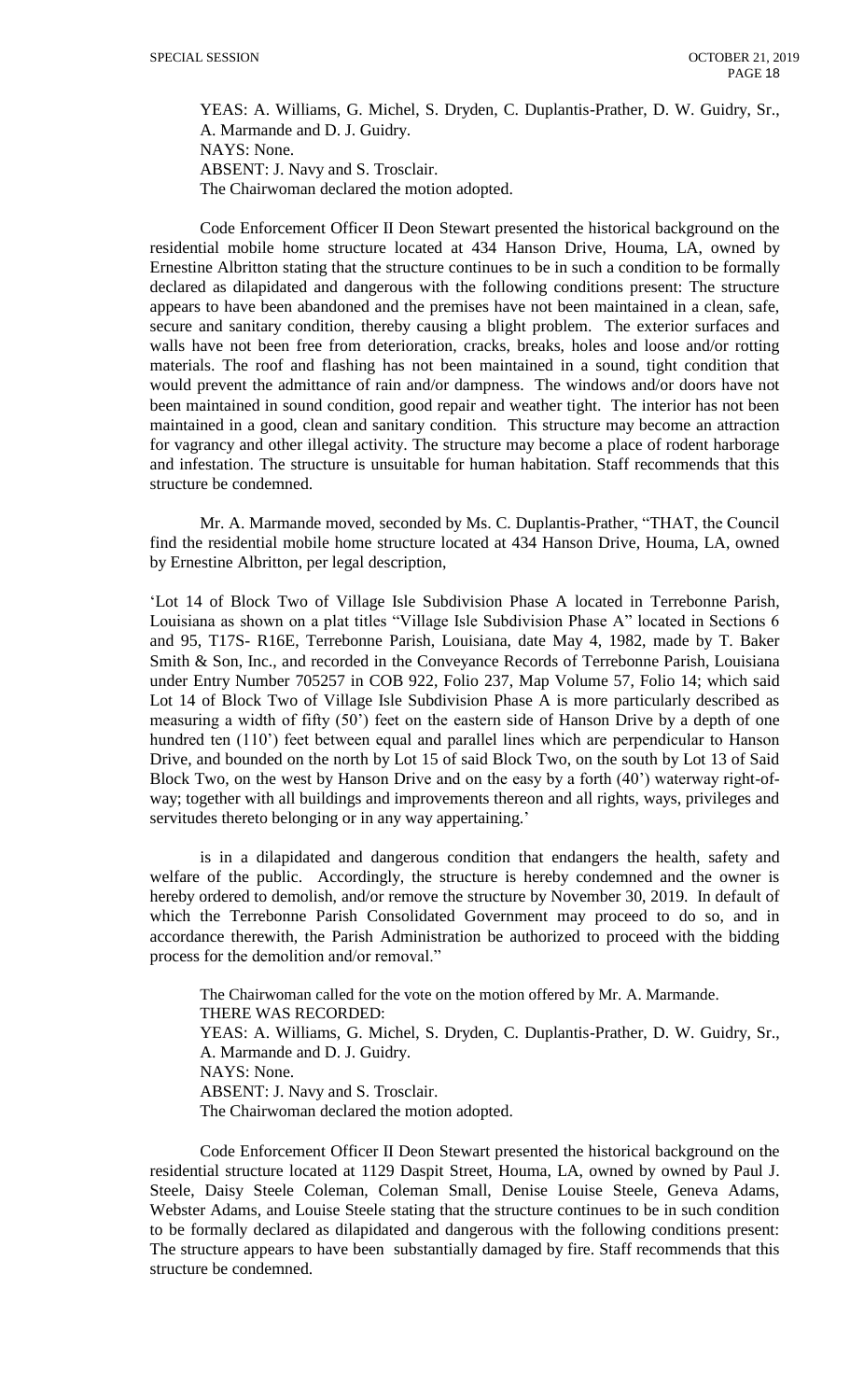Ad Hoc T. Magee stated that the notification for the property located at 1129 Daspit Street was properly advertised and he has not been contacted by any heir to the property.

Mr. D. J. Guidry moved, seconded by Ms. C. Duplantis-Prather, "THAT, the Council find the residential structure located at 1129 Daspit Street, Houma, LA, owned by Paul J. Steele, Daisy Steele Coleman, Coleman Small, Denise Louise Steele, Geneva Adams, Webster Adams, and Louise Steele, per legal description,

'A certain lot of ground, situated in the City of Houma, in the portion thereof known as NEWTOWN, being comprised in the Western portion of block eighty-one (81) measuring a front of thirty (30') feet on the east side of Daspit Street by depth of one hundred seven (107') feet, between parallel lines; bounded North and South by property belonging to Harry Hellier on March 5, 1925, East by the Easter portion of said block No. 81 and west by Daspit Street, together with all the buildings and improvements thereon, as well as, belonging or in anywise appertaining.'

is in a dilapidated and dangerous condition that endangers the health, safety and welfare of the public. Accordingly, the structure is hereby condemned and the owner is hereby ordered to demolish, and/or remove the structure by November 30, 2019. In default of which the Terrebonne Parish Consolidated Government may proceed to do so, and in accordance therewith, the Parish Administration be authorized to proceed with the bidding process for the demolition and/or removal."

The Chairwoman called for the vote on the motion offered by Mr. D. J. Guidry. THERE WAS RECORDED: YEAS: A. Williams, G. Michel, S. Dryden, C. Duplantis-Prather, D. W. Guidry, Sr., A. Marmande and D. J. Guidry. NAYS: None. ABSENT: J. Navy and S. Trosclair. The Chairwoman declared the motion adopted.

Mr. S. Dryden moved, seconded by Ms. C. Duplantis-Prather, "THAT, the Council close the condemnation file on the residential and accessory structure located 5510 North Bayou Black Drive, Houma, LA, owned by the Estate of Peter Diggs, Eva Diggs Spencer, Barbara Brown Knightshead, Dorothy Duval Nelson, Constance Lirette Casente, Mary Elizabeth Lirette, and Alexis Lirette Hellman due to the structure being demolished."

The Chairwoman called for the vote on the motion offered by Mr. S. Dryden. THERE WAS RECORDED: YEAS: A. Williams, G. Michel, S. Dryden, C. Duplantis-Prather, D. W. Guidry, Sr., A. Marmande and D. J. Guidry. NAYS: None. ABSENT: J. Navy and S. Trosclair. The Chairwoman declared the motion adopted.

Code Enforcement Officer II Deon Stewart presented the historical background on the residential structure located at 821 Emma Street, Houma, LA, owned by Russell Volter and Mildred Castle Volter stating that the structure continues to be in such condition to be formally declared as dilapidated and dangerous with the following conditions present: The structure appears to have been abandoned and the premises have not been maintained in a clean, safe, secure and sanitary condition, thereby causing a blight problem. The exterior surfaces and walls have not been free from deterioration, cracks, breaks, holes and loose and/or rotting materials. The roof and flashing has not been maintained in a sound, tight condition that would prevent the admittance of rain and/or dampness. The windows and/or doors have not been maintained in sound condition, good repair and weather tight. The interior has not been maintained in a good, clean and sanitary condition. This structure may become an attraction for vagrancy and other illegal activity. The structure may become a place of rodent harborage and infestation. The structure is unsuitable for human habitation. Staff recommends that this structure be condemned.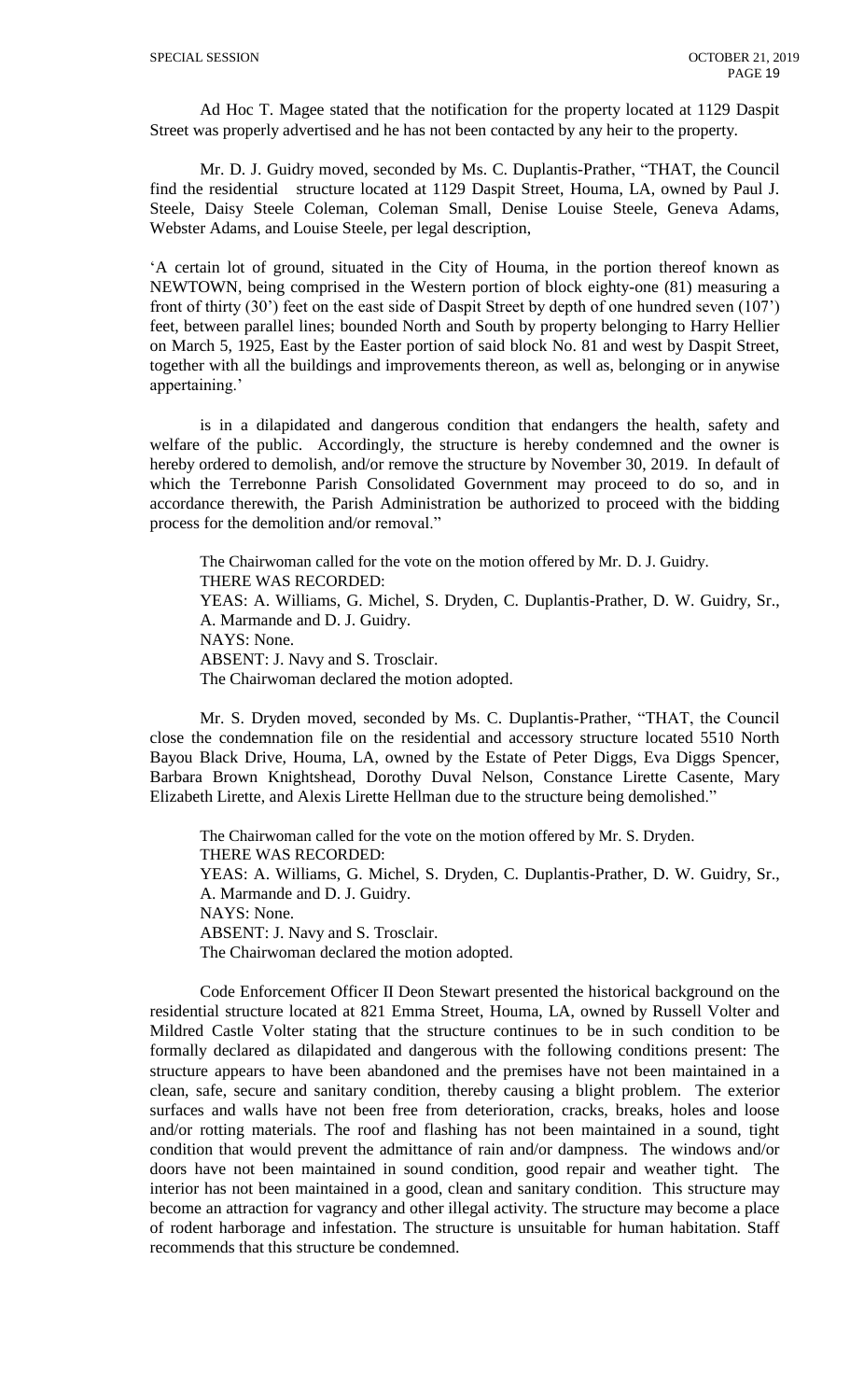Mr. D. J. Guidry moved, seconded by Ms. C. Duplantis-Prather, "THAT, the Council find the residential structure located at 821 Emma Street, Houma, LA, owned by Russell Volter and Mildred Castle Volter, per legal description,

'A certain tract of land situated in the City of Houma, Terrebonne Parish, Louisiana, contained in and growing out of that property purchased by John L. Boudreaux from Joseph Voisin, Jr., October 24, 1932, lying in lots 145 and 146 of Honduras Plantation Subdivision, measuring sixty (60') feet front on the north side of Emma Street (formerly Jerry Street) by depth between parallel lines of one hundred twenty (120') feet; bounded west and north by property of Nancy Perro, east by property of Paul Voisin and south by Emma Street; or of which is more properly designated now as lot two (2), Block Two (2), Boudreaux subdivision per map by Carl E. Heck, C.E., 11 March 1947, of record in COB 155, fdio 245 Terrebonne Parish;'

is in a dilapidated and dangerous condition that endangers the health, safety and welfare of the public. Accordingly, the structure is hereby condemned and the owner is hereby ordered to demolish, and/or remove the structure by November 30, 2019. In default of which the Terrebonne Parish Consolidated Government may proceed to do so, and in accordance therewith, the Parish Administration be authorized to proceed with the bidding process for the demolition and/or removal."

The Chairwoman called for the vote on the motion offered by Mr. D. J. Guidry. THERE WAS RECORDED: YEAS: A. Williams, G. Michel, S. Dryden, C. Duplantis-Prather, D. W. Guidry, Sr., A. Marmande and D. J. Guidry. NAYS: None. ABSENT: J. Navy and S. Trosclair. The Chairwoman declared the motion adopted.

Code Enforcement Officer II Deon Stewart presented the historical background on the residential structure located at 217 Saint Malo Street, Houma, LA, owned by Byrd & Byrd, Inc. *(Adjudicated to TPCG 2016)* stating that the structure continues to be in such condition to be formally declared as dilapidated and dangerous with the following conditions present: The structure appears to have been abandoned and the premises have not been maintained in a clean, safe, secure and sanitary condition, thereby causing a blight problem. The exterior surfaces and walls have not been free from deterioration, cracks, breaks, holes and loose and/or rotting materials. The roof and flashing has not been maintained in a sound, tight condition that would prevent the admittance of rain and/or dampness. The windows and/or doors have not been maintained in sound condition, good repair and weather tight. The interior has not been maintained in a good, clean and sanitary condition. This structure may become an attraction for vagrancy and other illegal activity. The structure may become a place of rodent harborage and infestation. The structure is unsuitable for human habitation. Staff recommends that this structure be condemned.

Mr. D. J. Guidry moved, seconded by Ms. C. Duplantis-Prather, "THAT, the Council find the residential structure located at 217 Saint Malo Street, Houma, LA, owned by Byrd & Byrd, Inc. *(Adjudicated to TPCG 2016)*, per legal description,

'That certain piece or portion of ground, together with all the buildings and improvements thereon, and all the rights, ways, privileges, servitudes, appurtenances and advantages thereunto belonging or in anywise appertaining, situated in the Parish of Terrebonne, Louisiana, in Section 105, T17S, R17E, in that subdivision known as Brittany Place, according to a plan thereof made by Jones S. De Barros, C.E., recorded January 4, 1961 under Entry No. 211, 727 of the records of Terrebonne Parish, Louisiana, as amended by a map entitled "Resurvey of a portion of Brittany Place Subdivision", made by Bernard B. Davis, C.E., dated May 20, 1965, recorded June 10, 1965 under entry No. 281172; said lot measuring fifty-three and 76/100 (53.76') feet front on the east side of St. Malo Street, by depth between equal and parallel lines of ninety-three (93') feet and being known as lot no. eighty-four (84) according to the aforedescribed maps, subject to restrictions, servitudes, rights-of-way and outstanding mineral rights of record affecting the property.'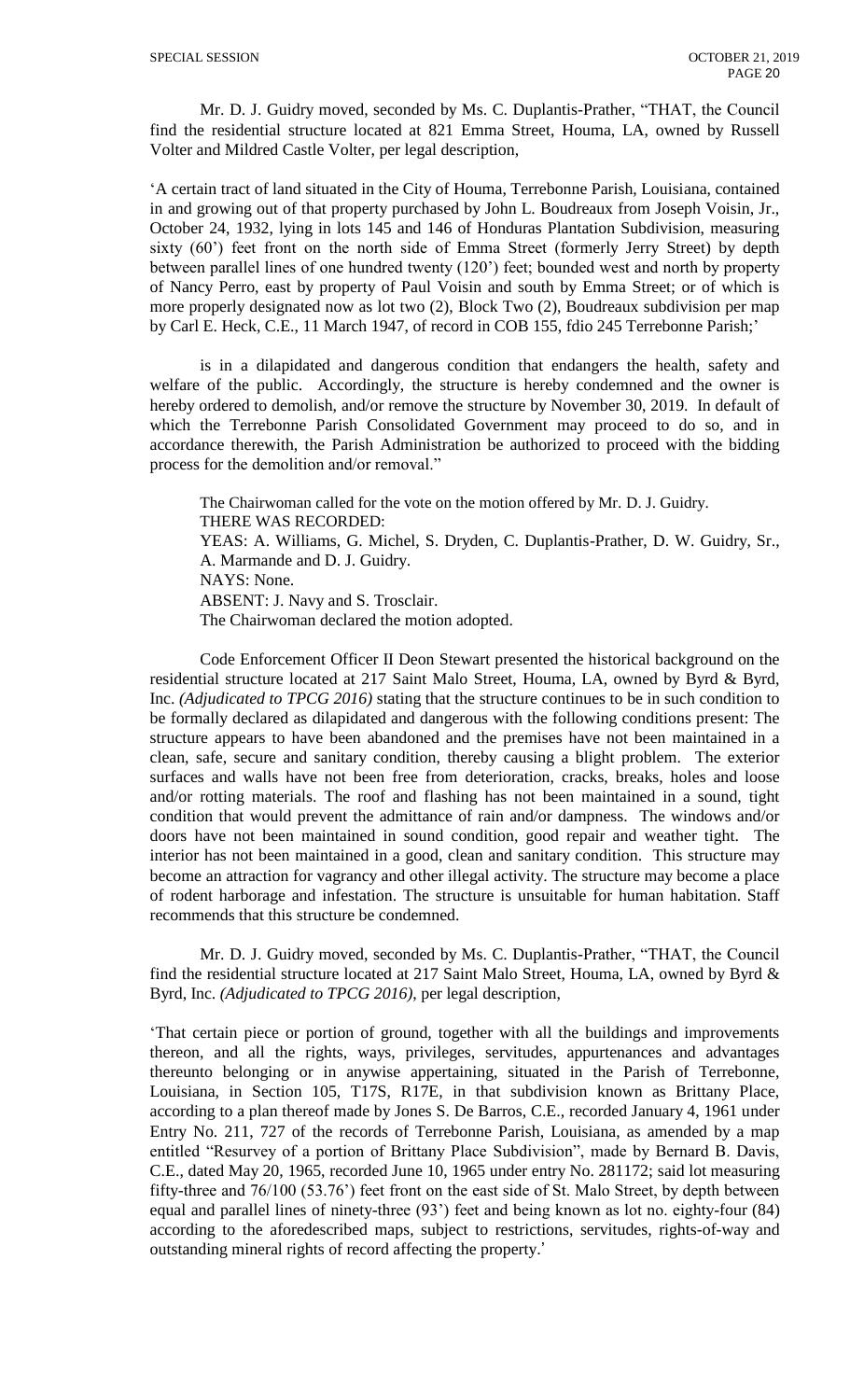is in a dilapidated and dangerous condition that endangers the health, safety and welfare of the public. Accordingly, the structure is hereby condemned and the owner is hereby ordered to demolish, and/or remove the structure by November 30, 2019. In default of which the Terrebonne Parish Consolidated Government may proceed to do so, and in accordance therewith, the Parish Administration be authorized to proceed with the bidding process for the demolition and/or removal."

The Chairwoman called for the vote on the motion offered by Mr. D. J. Guidry. THERE WAS RECORDED: YEAS: A. Williams, G. Michel, S. Dryden, C. Duplantis-Prather, D. W. Guidry, Sr., A. Marmande and D. J. Guidry. NAYS: None. ABSENT: J. Navy and S. Trosclair. The Chairwoman declared the motion adopted.

Code Enforcement Officer II Deon Stewart presented the historical background on the residential structure located at 208 Henderson Street, Houma, LA, owned by Josephine Rodrigue Lee, stating that the structure continues to be in such condition to be formally declared as dilapidated and dangerous with the following conditions present: The structure appears to have been abandoned and the premises have not been maintained in a clean, safe, secure and sanitary condition, thereby causing a blight problem. The exterior surfaces and walls have not been free from deterioration, cracks, breaks, holes and loose and/or rotting materials. The roof and flashing has not been maintained in a sound, tight condition that would prevent the admittance of rain and/or dampness. The windows and/or doors have not been maintained in sound condition, good repair and weather tight. The interior has not been maintained in a good, clean and sanitary condition. This structure may become an attraction for vagrancy and other illegal activity. The structure may become a place of rodent harborage and infestation. The structure is unsuitable for human habitation. Staff recommends that this structure be condemned.

Ms. C. Duplantis-Prather moved, seconded by Mr. D. J. Guidry, "THAT, the Council find the residential structure located at 208 Henderson Street, Houma, LA, owned by Josephine Rodrigue Lee, per legal description,

A certain lot of ground, situated in Terrebonne Parish, Louisiana, designed as Lot Twenty (20) of Henderson Subdivision, per plan by T. Baker Smith, C.E., dated August 14, 1946, of record in the clerk's office, Terrebonne Parish; said lot has a front of sixty (60') feet on the east side of Henderson Street; bounded north by lot twenty-one (21) and south by lot nineteen (19) of said subdivision; together with all the buildings and improvements thereon, and all the rights, ways, privileges, servitudes and appurtenances thereunto belonging or in any way appertaining.

is in a dilapidated and dangerous condition that endangers the health, safety and welfare of the public. Accordingly, the structure is hereby condemned and the owner is hereby ordered to demolish, and/or remove the structure by November 30, 2019. In default of which the Terrebonne Parish Consolidated Government may proceed to do so, and in accordance therewith, the Parish Administration be authorized to proceed with the bidding process for the demolition and/or removal."

The Chairwoman called for the vote on the motion offered by Ms. C. Duplantis-Prather. THERE WAS RECORDED: YEAS: A. Williams, G. Michel, S. Dryden, C. Duplantis-Prather, D. W. Guidry, Sr., A. Marmande and D. J. Guidry. NAYS: None. ABSENT: J. Navy and S. Trosclair. The Chairwoman declared the motion adopted.

(The power point presentation given by Administration, which contains the background and history of each property, photographs of the subject structures, and Administration's recommendations, have been made a part of the official record of these